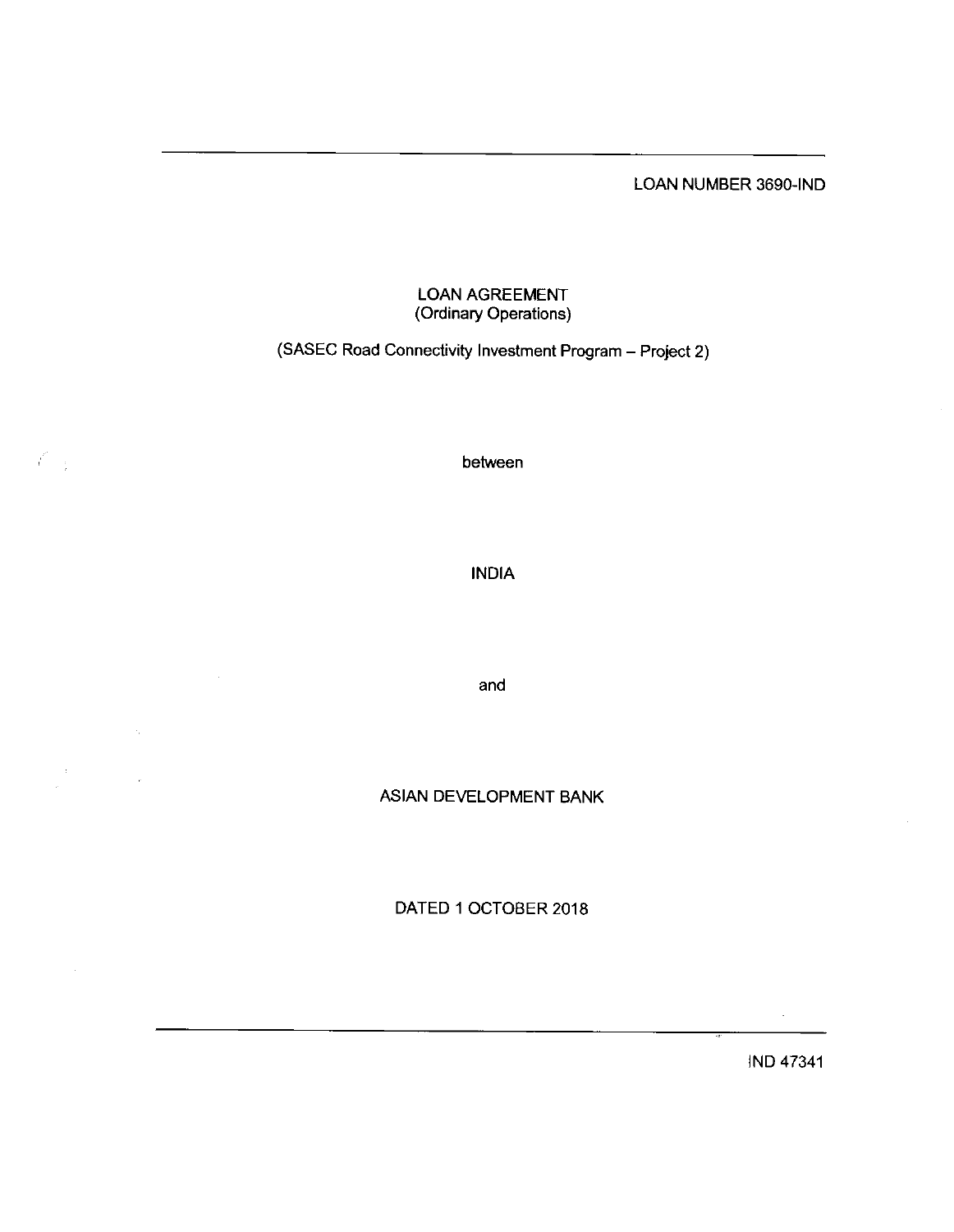# LOAN AGREEMENT (Ordinary Operations)

LOAN AGREEMENT dated 1 October 2018 between INDIA, acting by its President ("Borrower") and ASIAN DEVELOPMENT BANK ("ADB").

#### WHEREAS

(A) by aframework financing agreement dated 26 February 2014 between the Borrower and ADB, ADB has agreed to provide a multitranche financing facility to the Borrower for purposes of financing projects under the Investment Program;

(B) by a periodic financing request dated 18 April 2017, the Borrower has applied to ADB for a loan for the purposes of the Project described in Schedule 1 to this Loan Agreement;

(C) the Project will be carried out (i) by NHIDCL for Component A (as described in paragraph 2 of Schedule 1 to this Loan Agreement), and (ii) by Manipur acting through MPWD for Component B (as described in paragraph 2 of Schedule 1 to this Loan Agreement), and for this purpose the Borrower will make available to NHIDCL and MPWD the applicable portions of the proceeds of the loan provided for herein upon terms and conditions mutually agreeable to ADB and the Borrower;and

 $(D)$  ADB has agreed to make a loan to the Borrower from ADB's ordinary capital resources upon the terms and conditions set forth herein and in the respective Project Agreements of even date herewith between ADB and (i) NHIDCL, and (ii) Manipur;

NOW THEREFORE the parties hereto agree asfollows:

#### ARTICLE I

## Loan Regulations; Definitions

Section 1.01. All the provisions of ADB's Ordinary Operations Loan Regulations, dated I January 2017 ("Loan Regulations"), are hereby made applicable to this Loan Agreement with the same force and effect as if they were fully set forth herein, subject, however, to the following modifications:

 $(a)$  Section 2.01(uu) is deleted and the following is substituted therefor:

"Project Agreement" means each Project Agreement of even date herewith between ADB and each of (i) NHIDCL, and (ii) Manipur, as such agreement may be amended from time to time; and such project agreement includes all schedules to the Project Agreement.

(b) The term "Project Executing Agency" appearing in Sections 7.01(a)(i), 9.01(d), 9.01(f), 9.01(k), 10.01(c) and 10.02(c) of the Loan Regulations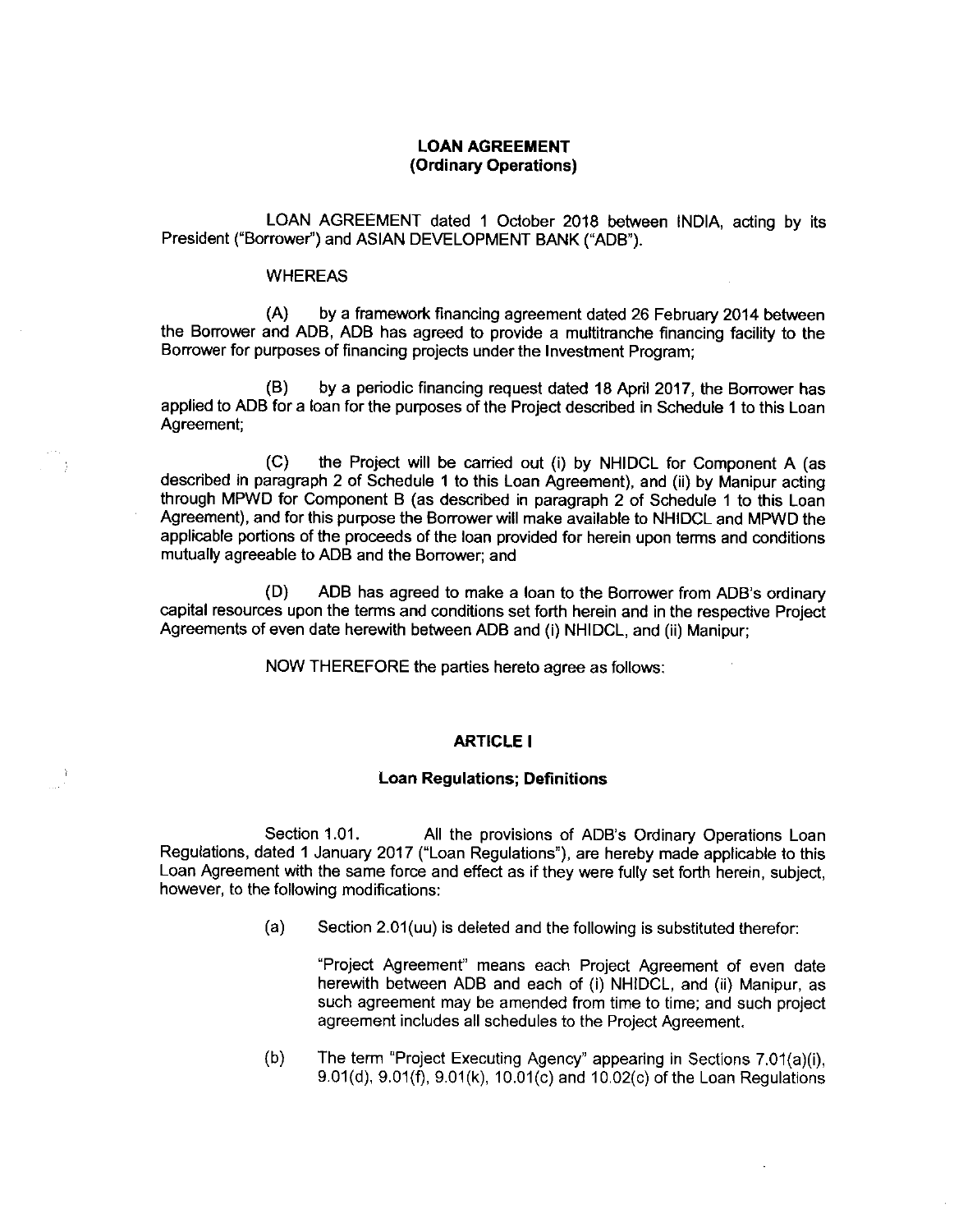shall be substituted by the term(s) "NHIDCL", or "Manipur", as appropriate.

Section 1.02. Wherever used in this Loan Agreement, the several terms defined in the Loan Regulations have the respective meanings therein set forth unless modified herein or the context otherwise requires. Additional terms used in this Loan Agreement have the following meanings:

- (a) "Component" means a component to the Project as described in paragraph 2 of Schedule 1 to this Loan Agreement;
- (b) "Environmental Assessment and Review Framework" or "EARF" means the environmental assessment and review framework for the Investment Program, including any update thereto, prepared and submitted by the Borrower through the relevant Project Executing Agency and cleared by ADB, and incorporated by reference in the FFA;
- (c) "Environmental Management Plan" or "EMP" means each environmental management plan for a Subproject, including any update thereto, incorporated in the IEE;
- (d) "Environmental Safeguards" means the principles and requirements set forth in Chapter V, Appendix 1 and Appendix 4 (as applicable) of the SPS:
- (e) "Facility" means the multitranchefinancing facility provided by ADB to the Borrower for purposes of financing projects under the Investment Program;
- (f) "FAM" meansfacility administration manualdated July 2018 and agreed between the Borrower, the Project Executing Agencies, and ADB, as updated from time to time in accordance with the respective administrative procedures of the Borrower, Project Executing Agencies, and ADB;
- (g) "FFA" means the framework financing agreement dated 26 February 2014 between ADB and the Borrower with respect to the Facility;
- (h) "Financing Arrangements" means the arrangements between the Borrower and Manipur as per current policy of the Borrower, and acceptable to ADB;
- (i) "lndigenous Peoples Plan" or "IPP" means each indigenous peoples plan for a Subproject, including any update thereto, prepared and submitted by the Borrower through the relevant Project Executing Agency pursuant to the requirements set forth in the IPPF and cleared by ADB;
- (j) "Indigenous Peoples Planning Framework" or "IPPF" means the indigenous peoples planning framework for the Investment Program, including any update thereto, prepared and submitted by the Borrower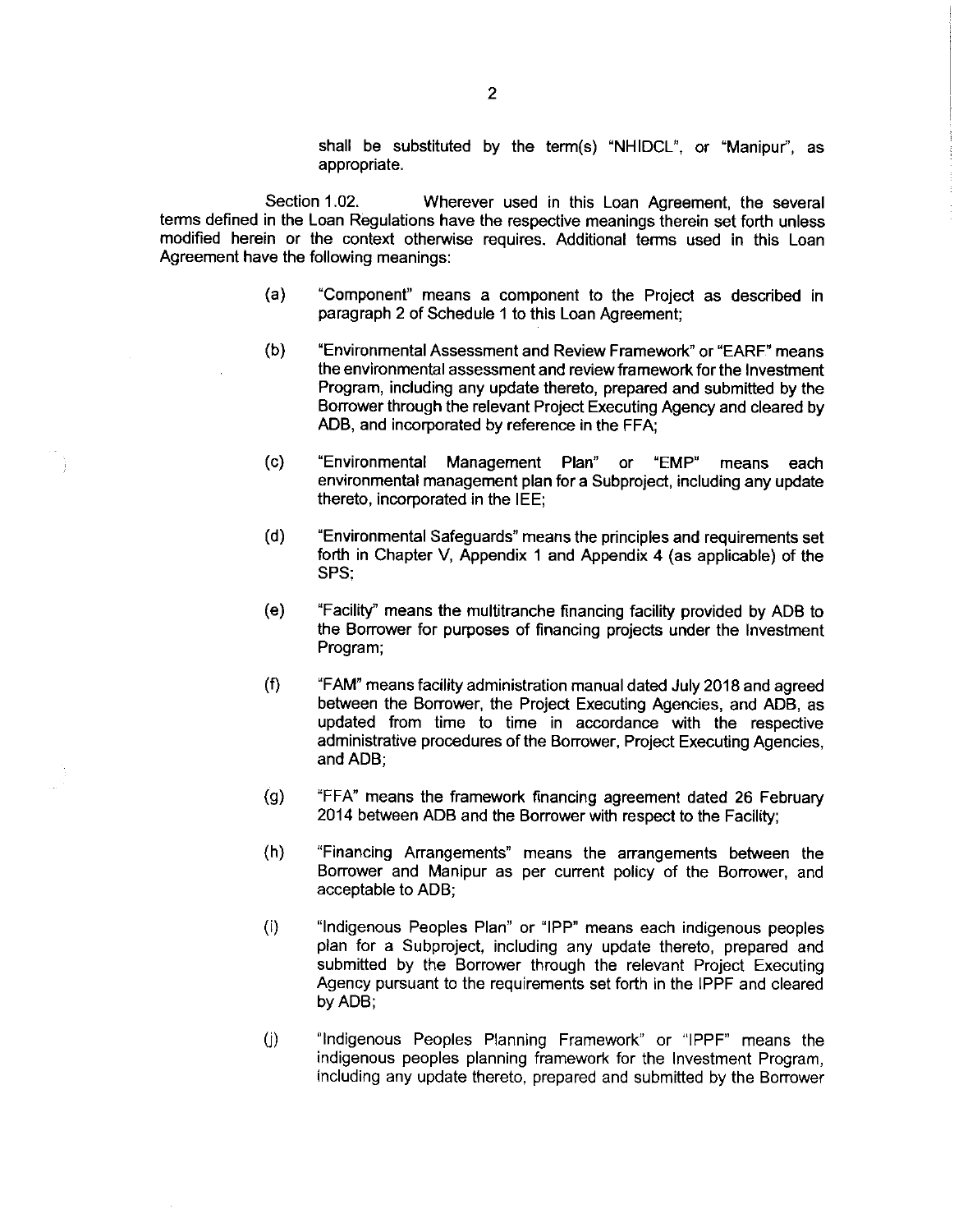through the relevant Project Executing Agency, and cleared by ADB, and incorporated by reference in the FFA;

- (k) "lndigenous Peoples Safeguards" means the principles and requirements set forth in Chapter V, Appendix 3 and Appendix 4 (as applicable) of the SPS;
- $(1)$ "Initial Environmental Examination" or "IEE" means each initial environmental examination for a Subproject, including any update thereto, prepared and submitted by the Borrower through the relevant Project Executing Agency pursuant to the requirements set forth in the EARF and cleared by ADB;
- (m) "Investment Program" means the SASEC Road Connectivity Investment Program;
- (n) "lnvoluntary Resettlement Safeguards" means the principles and requirements set forth in Chapter V, Appendix 2 and Appendix 4 (as applicable) of the SPS;
- (o) "km" means kilometers;
- (p) "Loan Disbursement Handbook" means ADB's Loan Disbursement Handbook (2017, as amended from time to time);
- (q) "Manipur" means the State of Manipur;
- $(r)$ "MPWD" means the Manipur Public Works Department;
- (s) "NHIDCL" means the Borrower's National Highways and Infrastructure Development Corporation Limited;
- $(t)$ "PIUs" means the Project implementation units or implementation agencies established by each Project Executing Agency for the purpose of implementing a Subproject;
- (u) "Procurement Guidelines" means ADB's Procurement Guidelines  $(2015, as amended from time to time);$
- $(v)$ "Procurement Plan" means the procurement plan for the Project dated 05 July 2018 and agreed between the Borrower and ADB and included in the FAM, as updated from time to time in accordance with the Procurement Guidelines, the Consulting Guidelines, and other arrangements agreed with ADB;
- (w) "Project Executing Agency" for the purposes and within the meaning of the Loan Regulations means each of the entities indicated as follows or any legal successors thereto acceptable to ADB: (i) NHIDCL for Component A as described in paragraph 2 of Schedule 1 to this Loan Agreement; and (ii) Manipur acting through MPWD for Component B as described in paragraph 2 of Schedule 1 to this Loan Agreement;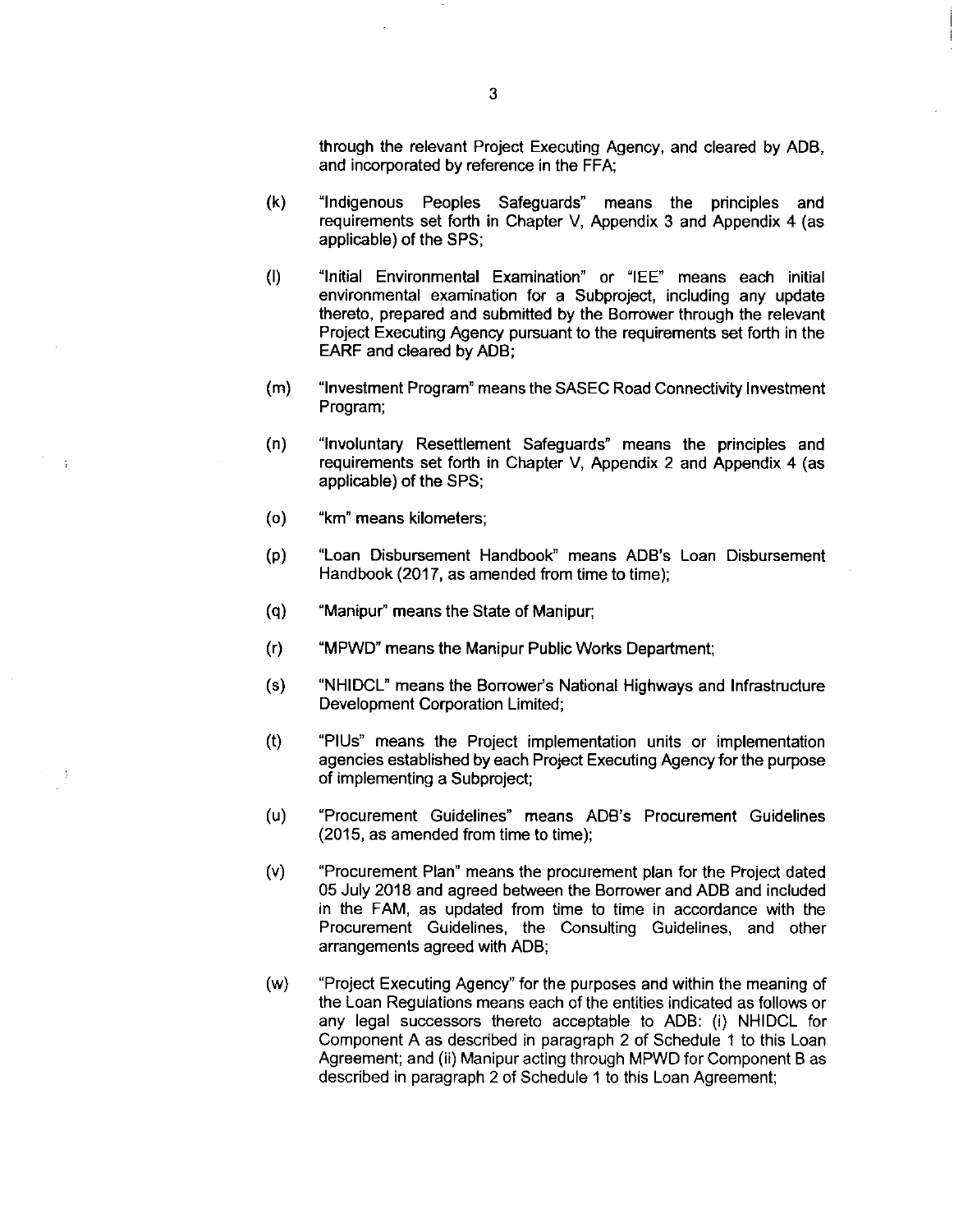- (x) "Resettlement Framework" or "RF" means the resettlement framework for the Investment Program, including any update thereto, prepared and submitted by the Borrower through the relevant Prolect Executing Agency, and cleared byADB, and incorporated by reference in the FFA;
- (y) "Resettlement Plan" or "RP" means each resettlement plan a Subproject, including any update thereto, prepared and submitted by the Borrower through the relevant Project Executing Agency pursuant to the requirements set forth in the RF and cleared by ADB;
- (Z) "Safeguards Monitoring Report" means each report prepared and submitted by the Borrower through the relevant Project Executing Agency to ADB that describes progress with implementation of, and compliance with, the EMP, the RP and the IPP (as applicable), including any corrective and preventative actions;
- (aa) "SPS" means ADB's Safeguards Policy Statement(2009);
- (bb) "Subproject" means a subproject under the Project that (i) meets the Subproject Selection Criteria, and (ii) involves an activity described in paragraph 2 of Schedule 4 to this Loan Agreement;
- (cc) "Subproject Selection Criteria" means the selection criteria for roads subprojects agreed between the Borrower and ADB in Schedule 4 of the FFA; and
- (dd) "Works" means construction or civil works to be financed out of the proceeds of the Loan, including services such as drilling or mapping, and project related services that are provided as part of a single responsibility or turnkey contract.

#### **ARTICLE II**

- ÿ

#### The Loan

Section 2.01. (a) ADB agrees to lend to the Borrower from ADB's ordinary capital resources an amount of one hundred fifty million Dollars (\$150,000,000), as such amount may be converted from time to time through a Currency Conversion in accordance with the provisions of Section 2.06 of this Loan Agreement.

(b) The Loan has a principal repayment period of 15 years, and a grace period as defined in subsection (c) hereinafter.

(c) The term "grace period" as used in subsection (b) hereinabove means the period prior to the first Principal Payment Date in accordance with the amortization schedule set forth in Schedule 2 to this Loan Agreement.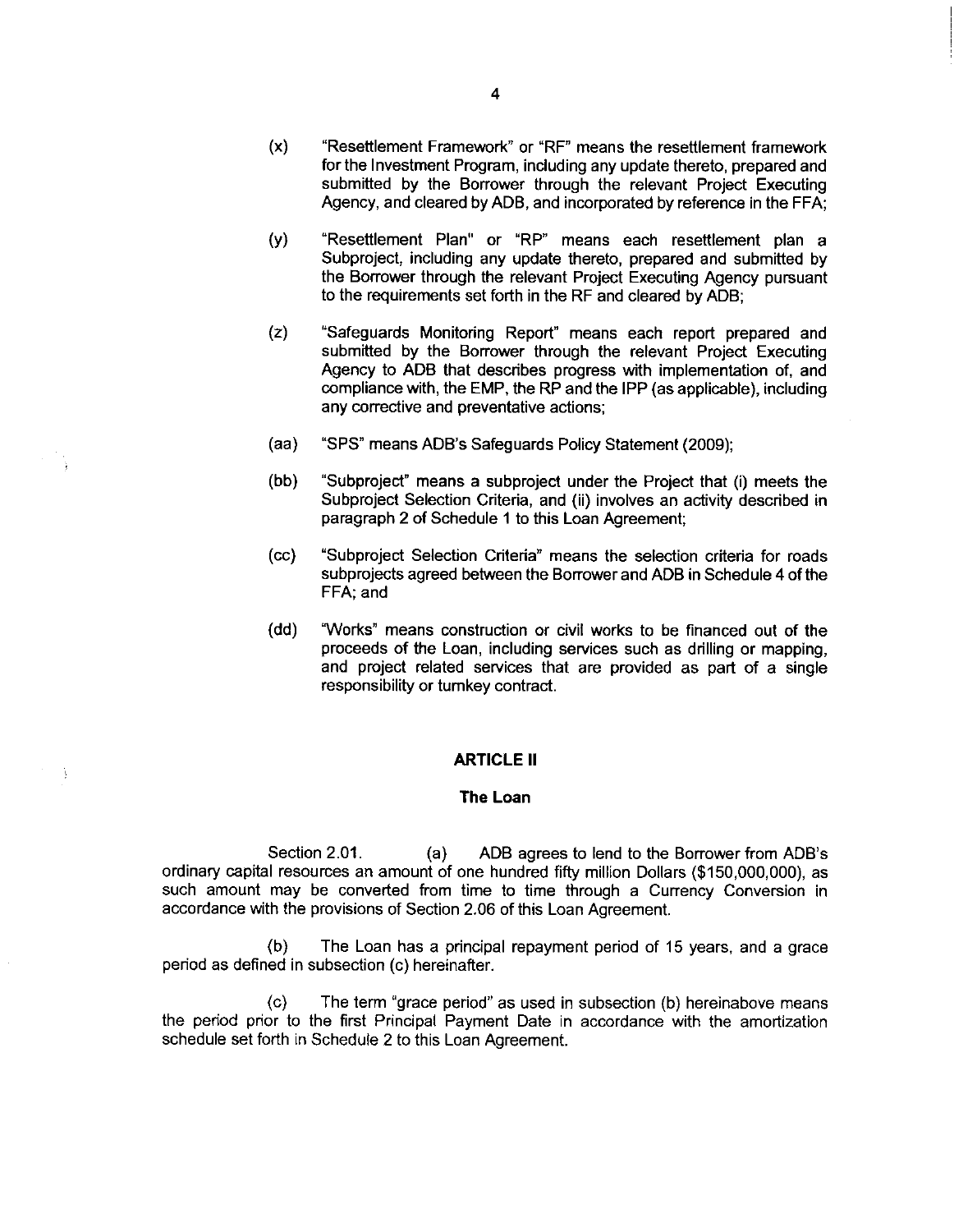Section 2.02. The Borrower shall pay to ADB interest on the principal amount of the Loan withdrawn and outstanding from time to time at a rate for each Interest Period equal to the sum of:

- (a) LIBOR; and
- (b) 0.60% as provided by Section 3.02 of the Loan Regulations less a credit of O.10%as provided by Section 3.03 of the Loan Regulations.

Section 2.03. The Borrower shall pay a commitment charge of O.15% per annum. Such charge shall accrue on thefull amount of the Loan(less amounts withdrawn from time to time), commencing 60 days after the date of this Loan Agreement.

Section 2.04. Interest and other charges on the Loan shall be payable semiannually on 01 February and 01 August in each year.

Section 2.05. The Borrower shall repay the principal amount of the Loan withdrawn from the Loan Account in accordance with the provisions of Schedule 2 to this Loan Agreement.

Section 2.06. (a) The Borrower may at any time request any of the following Conversions of the terms of the Loan in order to facilitate prudent debt management:

- (i) a change of the Loan Currency of all or any portion of the principal amount of the Loan, whether withdrawn and outstanding or unwithdrawn, to an Approved Currency;
- (ii) a change of the interest rate basis applicable to all or any portion of the principal amount of the Loan withdrawn and outstanding from a Floating Rate to a Fixed Rate, or vice versa; and
- (iii) the setting of limits on the Floating Rate applicable to all or any portion of the principal amount of the Loan withdrawn and outstanding by the establishment of an Interest Rate Cap or Interest Rate Collar on said Floating Rate.

(b) Any conversion requested pursuant to subsection (a) hereinabove that is accepted by ADB shall be considered a "Conversion", as defined in Section 2.01(f) of the Loan Regulations, and shall be effected in accordance with the provisions of Article V of the Loan Regulations and the Conversion Guidelines.

## **ARTICLE III**

#### Use of Proceeds of the Loan

Section 3.01. (a) The Borrower shall (i) make the proceeds of the Loan available to the relevant Project Executing Agency upon terms and conditions mutually agreeable to ADB and the Borrower and (ii) cause the relevant Project Executing Agency to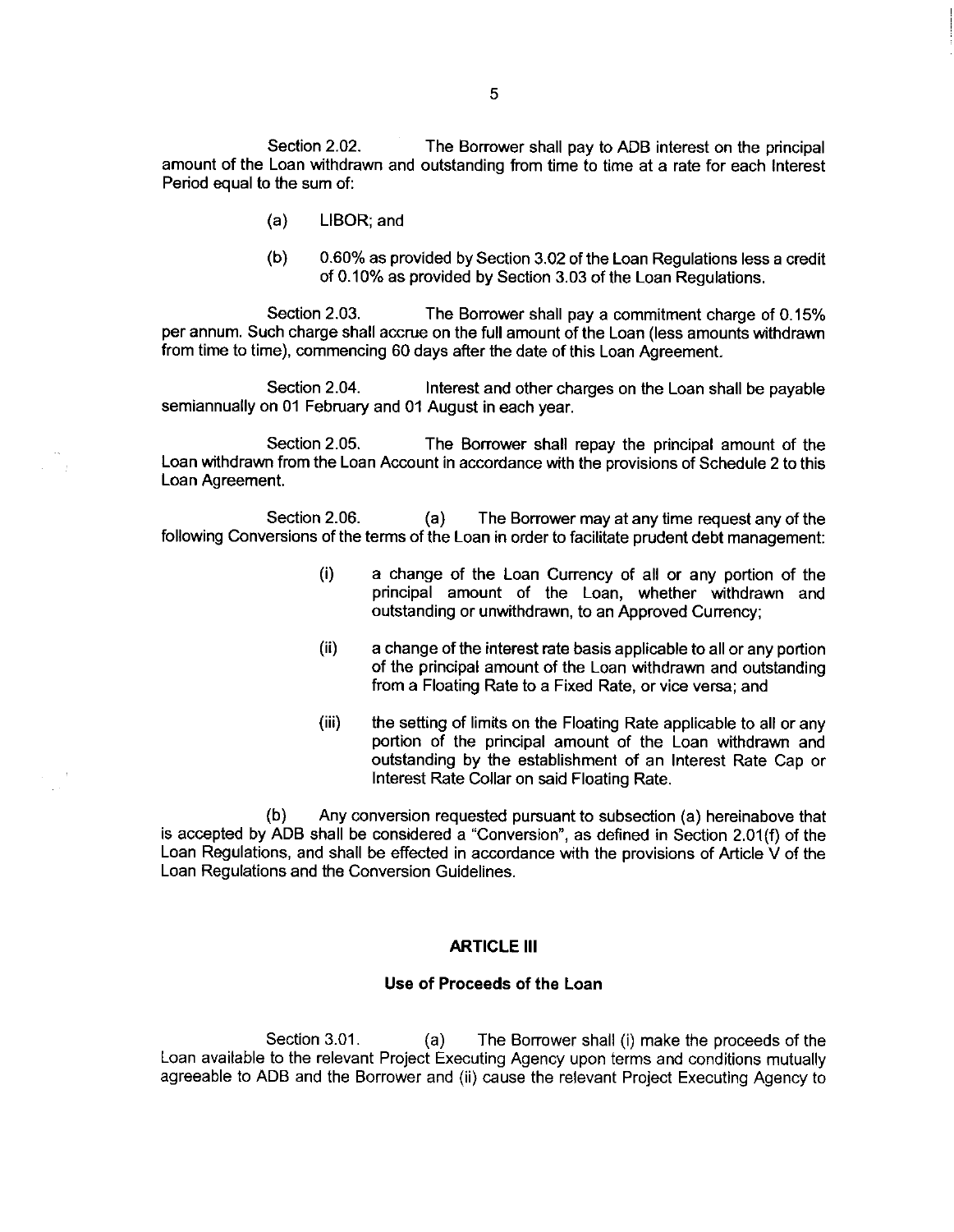apply such proceeds to the financing of expenditures on the Project in accordance with the provisions of this Loan Agreement and the relevant Project Agreement.

Section 3.02. The proceeds of the Loan shall be allocated and withdrawn in accordance with the provisions of Schedule 3 to this Loan Agreement, as such Schedule may be amended from time to time by agreement between the Borrower and ADB.

Section 3.03. Except as ADB may otherwise agree, the Borrower shall ensure, or cause the relevant Project Executing Agency to ensure that, the items of expenditure to be financed out of the proceeds of the Loan are procured in accordance with the provisions of Schedule 4 to this Loan Agreement.

Section 3.04. The Loan Closing Date for the purposes of Section 9.02 of the Loan Regulations shall be 30 June 2022 or such other date as may from time to time be agreed between the Borrower and ADB.

#### ARTICLE IV

## Particular Covenants

Section 4.01. In the carrying out of the Project and operation of the Project facilities, the Borrower shall perform, or cause to be performed by the relevant Project Executing Agency, all obligations set forth in Schedule 5 to this Loan Agreement and the Project Agreement.

Section 4.02. The Borrower shall enable ADB's representatives to inspect the Project, the Goods and Works, and any relevant records and documents.

Section 4.03. **In so far as it relates to the Project, the Borrower shall** ensure or cause Manipur and NHIDCL, to take all actions which shall be necessary on its part to enable each Project Executing Agency to perform its obligations under the related Project Agreement, and shall not take or permit any action which would interfere with the performance of such obligations.

Section 4.04. (a) In so far as it relates to the Project, the Borrower shall exercise its rights under the Financing Arrangements in such a manner as to protect the interests of the Borrower and ADB and to accomplish the purposes of the Loan.

(b) In so far as it relates to the Project, no rights or obligations under the Financing Arrangements shall be assigned, amended, abrogated or waived without prior notice to ADB,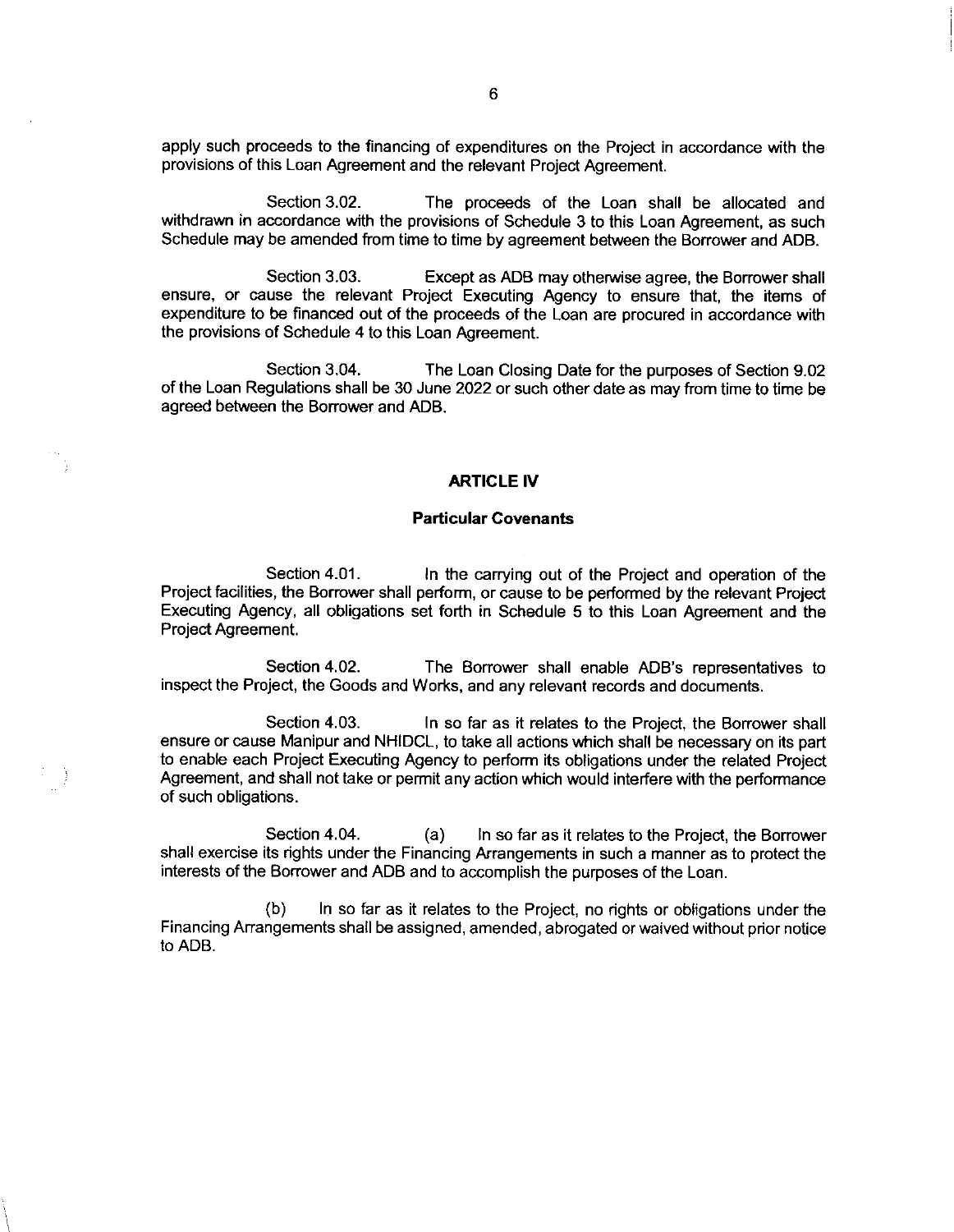# ARTICLE V

## **Effectiveness**

Section 5.01. A date 90 days after the date of this Loan Agreement is specified for the effectiveness of this Loan Agreement for the purposes of Section 10.04 of the Loan Regulations.

# ARTICLE Vl

## **Miscellaneous**

Section 6.01. The Secretary, Additional Secretary, Joint Secretary, Director or Deputy Secretary in the Department of Economic Affairs of the Ministry of Finance of the Borrower is designated as representative of the Borrower for the purposes of Section 12.02 of the Loan Regulations.

Section 6.02. The following addresses are specified for the purposes of Section 12.01 of the Loan Regulations:

#### For the Borrower

The Secretary to the Government of India Department of Economic Affairs Ministry of Finance North Block New Delhi - 110001 India

Facsimile Number:

(91-11) 2309-4075

For ADB

J.

Asian Development Bank 6 ADB Avenue Mandaluyong City 1550 Metro Manila **Philippines** 

Facsimile Numbers:

(632) 636- 2444 (632) 636- 2340.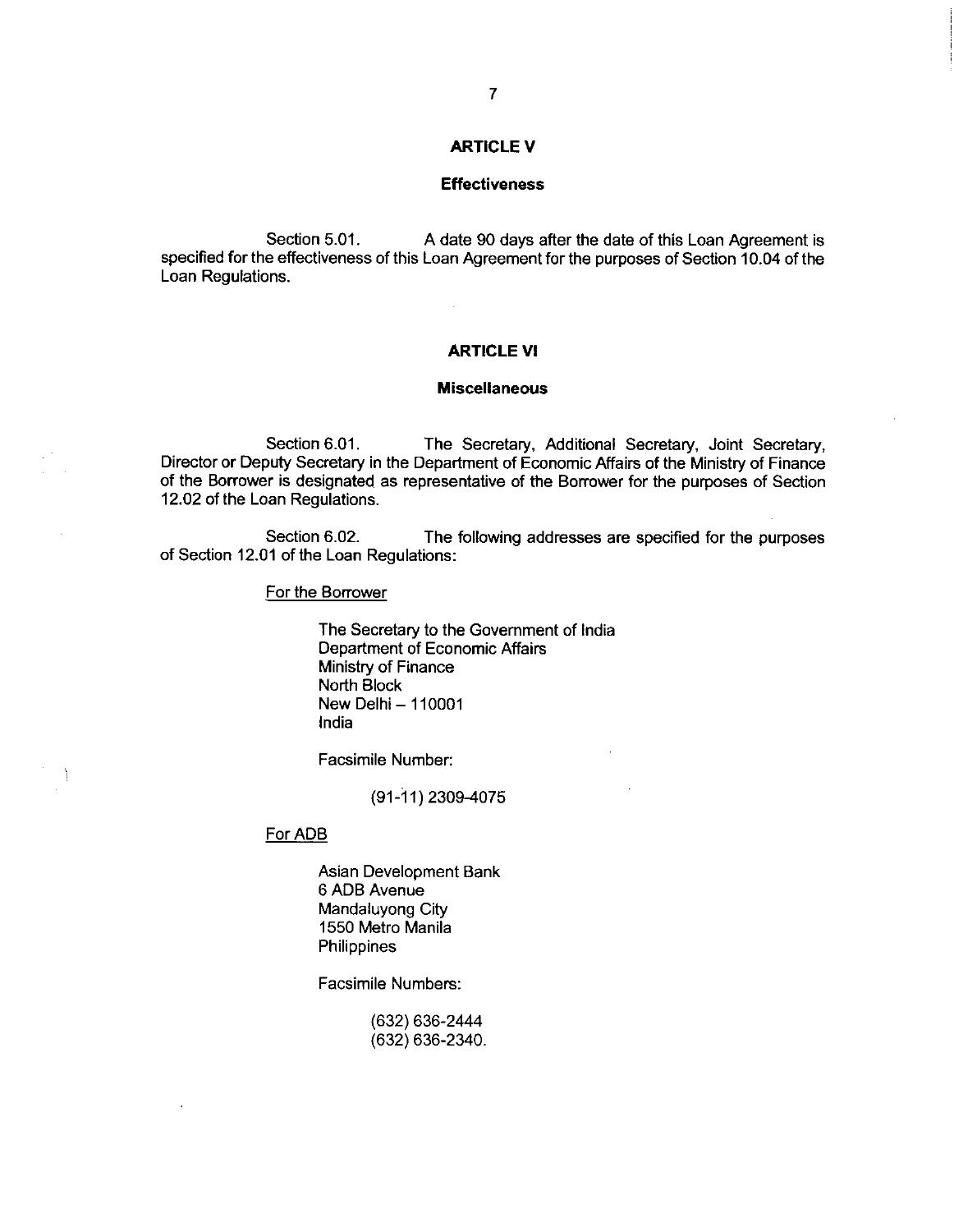IN WITNESS WHEREOF the parties hereto, acting through their representatives thereunto duly authorized, have caused this Loan Agreement to be signed in their respective names as of the day and year first above written and to be delivered at the principal office of ADB.

Ì

Murare INDIA By 0 SAMEER KUMAR KHARE

AddatonalSecretary(FB & ADB) Department of EconomicAffairs

# ASIAN DEVELOPMENT BANK

By K. Gokoyama

Country Director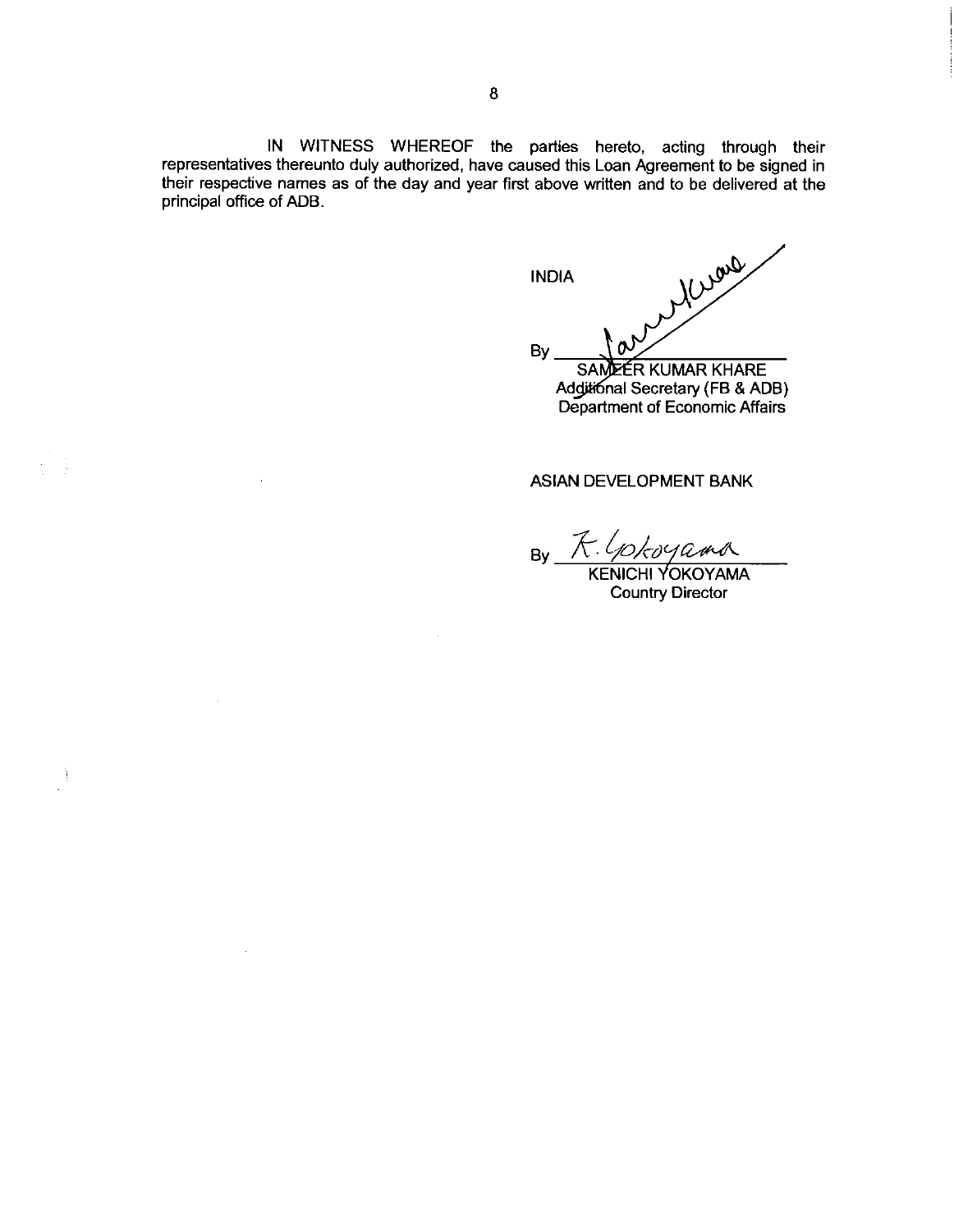# Description of the Project

1. The objective of the Projectis to improve road connectivityand efficiency of the international trade corridor in northern part of West Bengal and Northeastern Region of India.

 $2.$ The Project shall comprise:

 $3.$ 

 $\alpha=3$ 

- (a) upgrading of about 65 km of Imphal- Moreh priority section of a national highway in Manipur; and construction of about 1.5 km of a new international bridge over Mechi river as part of a national highway (length includes approach roads) and
- (b) Completion of construction of about 103 km of a state highway in Manipur between Imphal and Tamenglong under Project 1 (Loan 3118-IND).
- The Project is expected to be completed by 31 December 2021.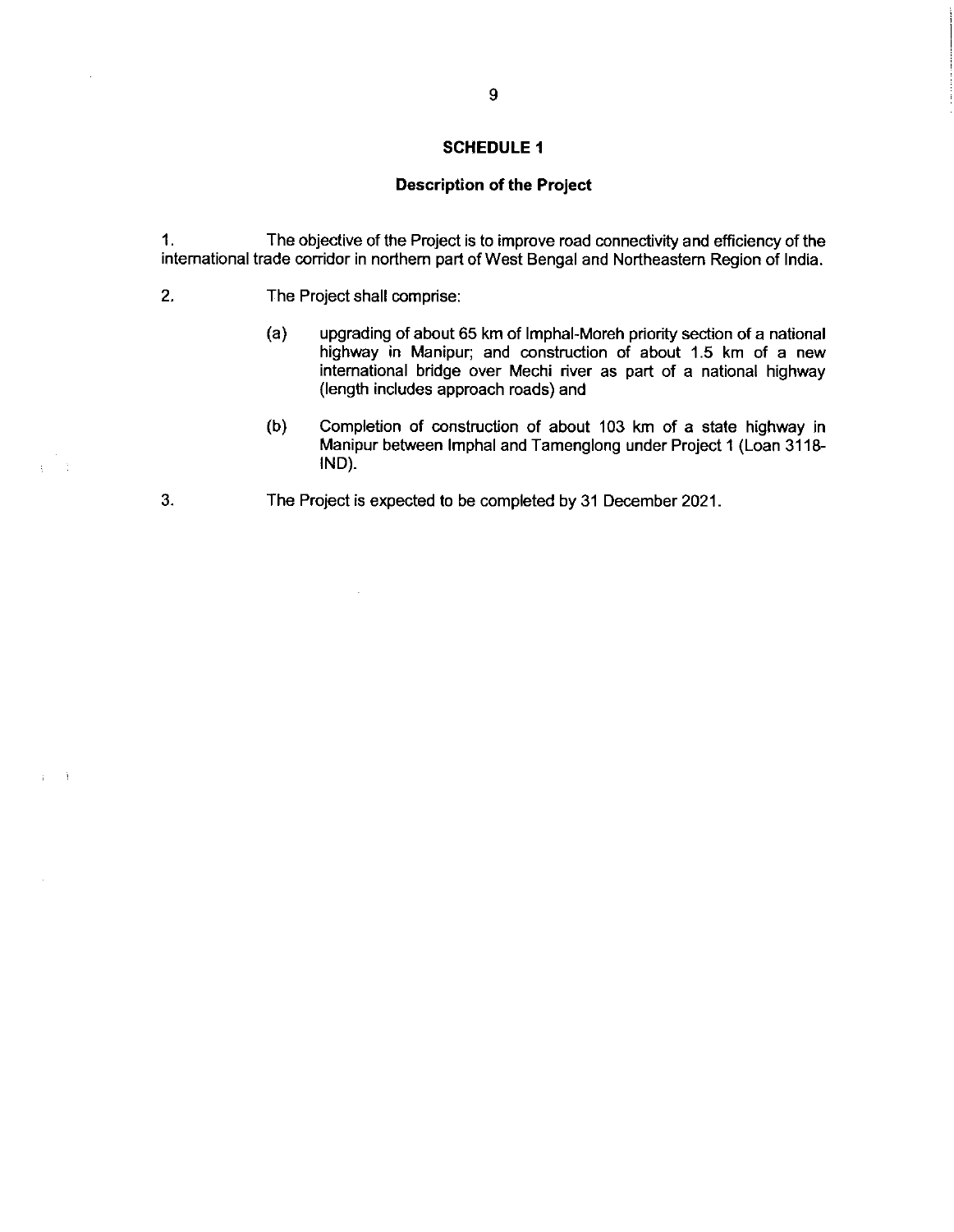## **Amortization Schedule**

1. The following table sets forth the Principal Payment Dates of the Loan and the percentage of the total principal amount of the Loan payable on each Principal Payment Date (Installment Share). If the proceeds of the Loan shall have been fully withdrawn as of the first Principal Payment Date, the principal amount of the Loan repayable by the Borrower on each Principal Payment Date shall be determined by ADB by multiplying: (a) the total principal amount of the Loan withdrawn and outstanding as of the first Principal Payment Date; by (b) the Installment Share for each Principal Payment Date, such repayment amount to be adjusted, as necessary, to deduct any amounts referred to in paragraph 4 of this Schedule, to which a Currency Conversion applies.

| <b>Payment Due</b> | <b>Installment Share</b><br>(expressed as a %) |
|--------------------|------------------------------------------------|
| 1 February 2024    | 3.333333                                       |
| 1 August 2024      | 3.333333                                       |
| 1 February 2025    | 3.333333                                       |
| 1 August 2025      | 3.333333                                       |
| 1 February 2026    | 3.333333                                       |
| 1 August 2026      | 3.333333                                       |
| 1 February 2027    | 3.333333                                       |
| 1 August 2027      | 3.333333                                       |
| 1 February 2028    | 3.333333                                       |
| 1 August 2028      | $-3.333333$                                    |
| 1 February 2029    | 3.333333                                       |
| 1 August 2029      | 3.333333                                       |
| 1 February 2030    | 3.333333                                       |
| 1 August 2030      | 3.333333                                       |
| 1 February 2031    | 3.333333                                       |
| 1 August 2031      | 3.333333                                       |
| 1 February 2032    | 3.333333                                       |
| 1 August 2032      | 3.333333                                       |
| 1 February 2033    | 3.333333                                       |
| 1 August 2033      | 3.333333                                       |
| 1 February 2034    | 3.333333                                       |
| 1 August 2034      | 3.333333                                       |
| 1 February 2035    | 3.333333                                       |
| 1 August 2035      | 3.333333                                       |
| 1 February 2036    | 3.333333                                       |
| 1 August 2036      | 3.333333                                       |
| 1 February 2037    | 3.333333                                       |
| 1 August 2037      | 3.333333                                       |
| 1 February 2038    | 3.333333                                       |
| 1 August 2038      | 3.333343                                       |
|                    |                                                |

TOTAL 100.000000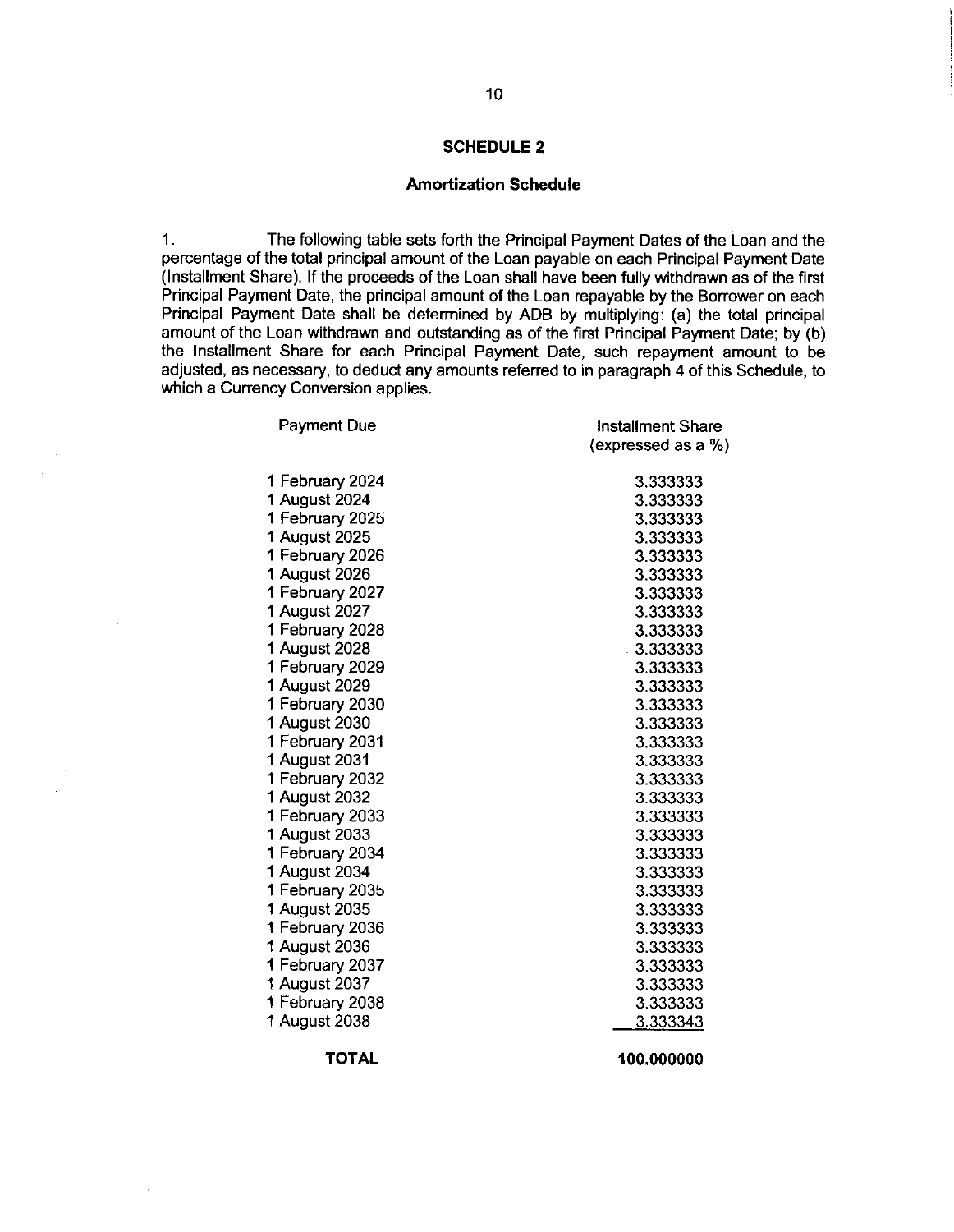2. If the proceeds of the Loan shall not have beenfully withdrawn as of the first Principal Payment Date, the principal amount of the Loan repayable by the Borrower on each Principal Payment Date shall be determined as follows:

- (a) to the extent that any proceeds of the Loan shall have been withdrawn as of the first Principal Payment Date, the Borrower shall repay the amount withdrawn and outstanding as of such date in accordance with paragraph 4 of this Schedule; and
- (b) any withdrawal made after the first Principal Payment Date shall be repaid on each Principal Payment Date falling after the date of such withdrawal in amounts determined by ADB by multiplying the amount of each such withdrawal by afraction, the numerator of which shall be the original Installment Share specified in the table in paragraph 1 of this Schedule for said Principal Payment Date (the Original Installment Share) and the denominator of which shall be the sum of all remaining Original Installment Shares for Principal Payment Dates falling on or after such date, such repayment amounts to be adjusted, as necessary, to deduct any amounts referred to in paragraph 4 of this Schedule, to which a Currency Conversion applies.

3. Withdrawals made within two calendar months prior to any Principal Payment Date shall, for the purposes solely of calculating the principal amounts payable on any Principal Payment Date, be treated as withdrawn and outstanding on the second Principal Payment Date following the date of withdrawal and shall be repayable on each Principal Payment Date commencing with the second Principal Payment Datefollowing the date of withdrawal.

4. Notwithstanding the provisions of paragraphs1 and 2 of this Schedule, upon a Currency Conversion of all or any portion of the withdrawn principal amount of the Loan to an Approved Currency, the amount so converted in said Approved Currency that shall be repayable on any Principal Payment Date occurring during the Conversion Period, shall be determined by ADB by multiplying such amount in its currency of denomination immediately prior to said Conversion by either: (i) the exchange rate that reflects the amounts of principal in said Approved Currency payable by ADB under the Currency Hedge Transaction relating to said Conversion; or (ii) if ADB so determines in accordance with the Conversion Guidelines, the exchange rate component of the Screen Rate.

j.

5. If the principal amount of the Loan withdrawn and outstanding from time to time shall be denominated in more than one Loan Currency, the provisions of this Schedule shall apply separately to the amount denominated in each Loan Currency, so as to produce a separate amortization schedule for each such amount.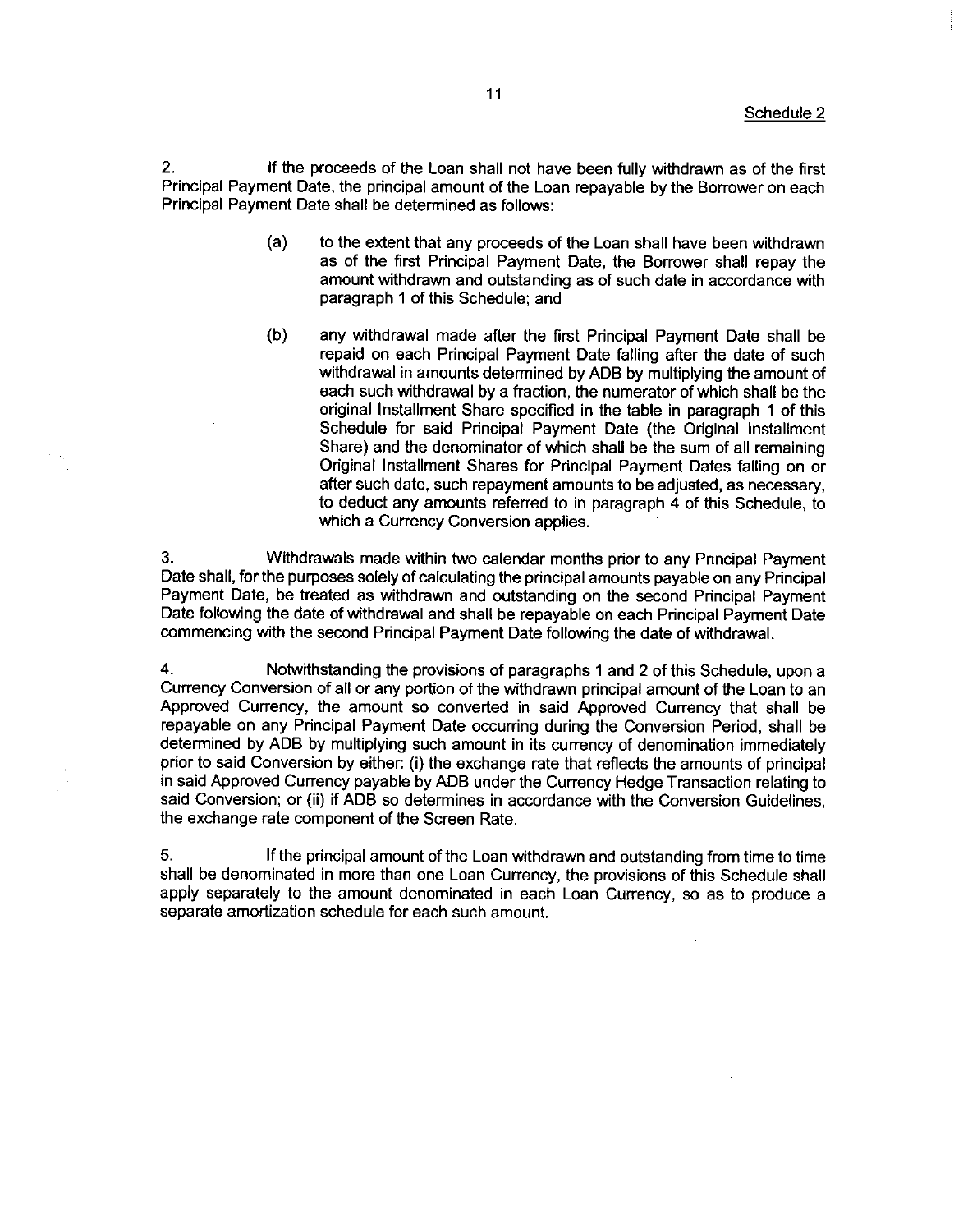## Allocation and Withdrawal of Loan Proceeds

**General** 

1. The table attached to this Schedule sets forth the Categories of items of expenditure to be financed out of the proceeds of the Loan and the allocation of the Loan proceeds to each such Category ("Table"). (Reference to "Category" in this Schedule is to a Category or Subcategory of the Table).

#### Basis for Withdrawal from the Loan Account

2. Except as ADB may otherwise agree, the proceeds of the Loan shall be allocated to items of expenditure, and disbursed on the basis of the withdrawal percentage for each item of expenditure set forth in the Table.

#### **Reallocation**

3. Notwithstanding the allocation of Loan proceeds and the withdrawal percentages set forth in the Table,

- (a) if the amount of the Loan allocated to any Category appears to be insufficient to finance all agreed expenditures in that Category, ADB may, by notice to and in consultation with the Borrower and relevant Project Executing Agency, (i) reallocate to such Category, to the extent required to meet the estimated shortfall, amounts of the Loan which have been allocated to another Category but, in the opinion of ADB, are not needed to meet other expenditures, and (ii) if such reallocation cannot fully meet the estimated shortfall, reduce the withdrawal percentage applicable to such expenditures in order that further withdrawals under such Category may continue until all expenditures thereunder shall have been made; and
- (b) if the amount of the Loan allocated to any Category appears to exceed all agreed expenditures in that Category, ADB may, by notice and in consultation with the Borrower and relevant Project Executing Agency, reallocate such excess amount to any other Category.

#### Disbursement Procedures

4. Except as ADB may otherwise agree and detailed arrangements agreed upon betweenADB and the Borrower, the Loan proceeds shall be disbursed in accordance with the Loan Disbursement Handbook and detailed arrangements agreed upon betweenADB and the Borrower.

#### Retroactive Financinq

5. Withdrawals from the Loan Account may be made to finance eligible expenditures incurred under the Project before the Effective Date, but not earlier than 12 months before the date of this Loan Agreement in connection with Works, subject to a maximum amount equivalent to 20% of the Loan amount.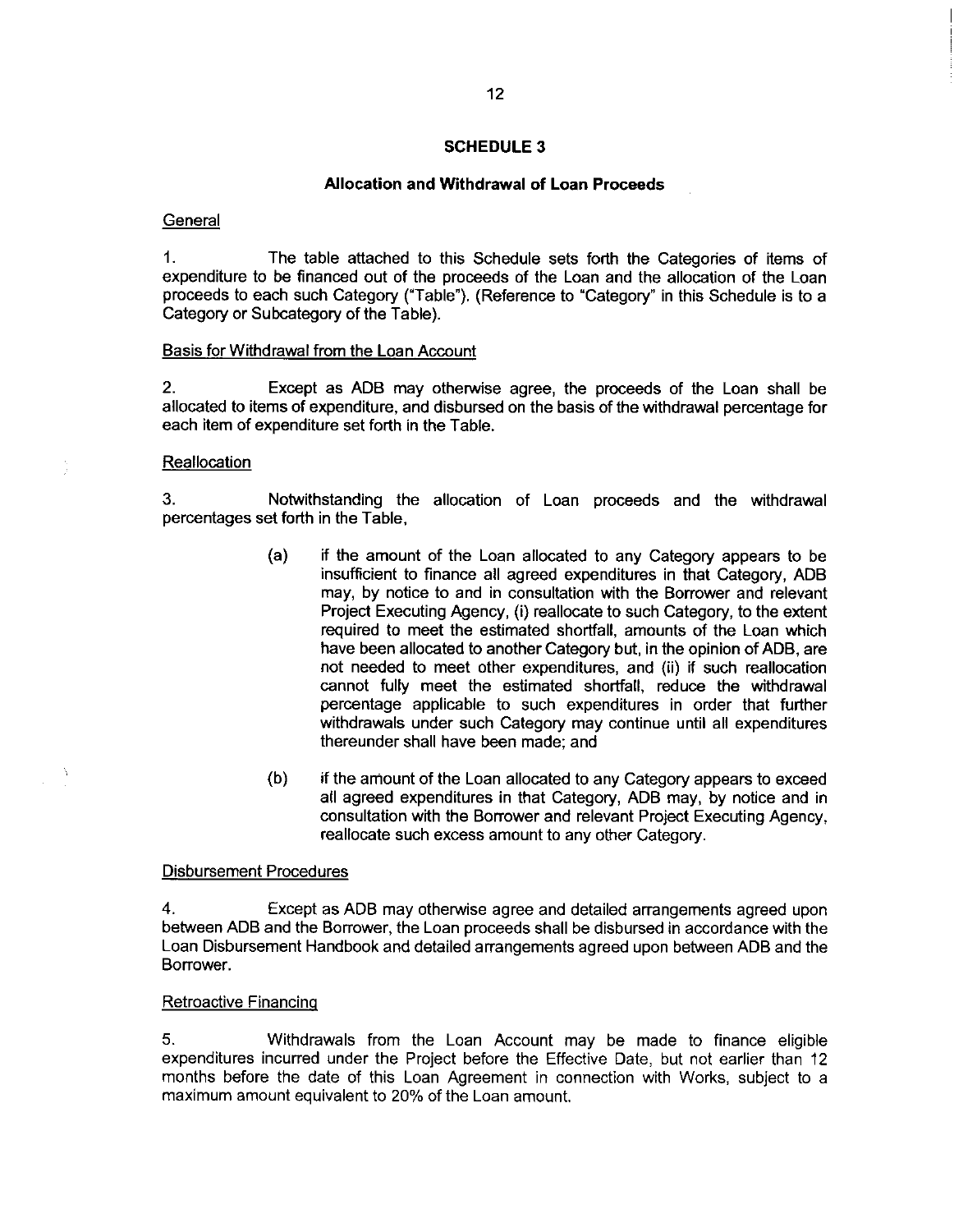$\bar{\mathcal{A}}$ 

 $\sim 10^6$ 

 $\epsilon$ 

# TABLE

 $\boldsymbol{\beta}$ 

| ALLOCATION AND WITHDRAWAL OF LOAN PROCEEDS |               |             |                                                           |                                                             |  |
|--------------------------------------------|---------------|-------------|-----------------------------------------------------------|-------------------------------------------------------------|--|
| <b>Number</b>                              | <b>Item</b>   |             | <b>Total Amount Allocated for</b><br><b>ADB Financing</b> | <b>Basis for Withdrawal from the</b><br><b>Loan Account</b> |  |
|                                            |               | Category    | Subcategory                                               |                                                             |  |
|                                            | <b>Works</b>  | 137,100,000 |                                                           |                                                             |  |
| 1Α                                         | <b>NHIDCL</b> |             |                                                           | 115,100,000 76.2% of total expenditure claimed              |  |
| 1Β                                         | Manipur       |             |                                                           | 22,000,000   100% of total expenditure claimed              |  |
| 2                                          | Unallocated   | 12,900,000  |                                                           |                                                             |  |
|                                            | <b>TOTAL</b>  | 150,000,000 |                                                           |                                                             |  |

 $\frac{1}{2} \left( \frac{1}{2} \right)$ 

 $\alpha$  $\frac{d}{dt} \sum_{i=1}^n \frac{d}{dt} \frac{d}{dt} \frac{d}{dt} \frac{d}{dt} \frac{d}{dt} \frac{d}{dt} \frac{d}{dt} \frac{d}{dt} \frac{d}{dt} \frac{d}{dt} \frac{d}{dt} \frac{d}{dt} \frac{d}{dt} \frac{d}{dt} \frac{d}{dt} \frac{d}{dt} \frac{d}{dt} \frac{d}{dt} \frac{d}{dt} \frac{d}{dt} \frac{d}{dt} \frac{d}{dt} \frac{d}{dt} \frac{d}{dt} \frac{d}{dt} \frac{d}{dt} \frac{d}{dt} \frac{d}{dt} \frac{d}{dt} \$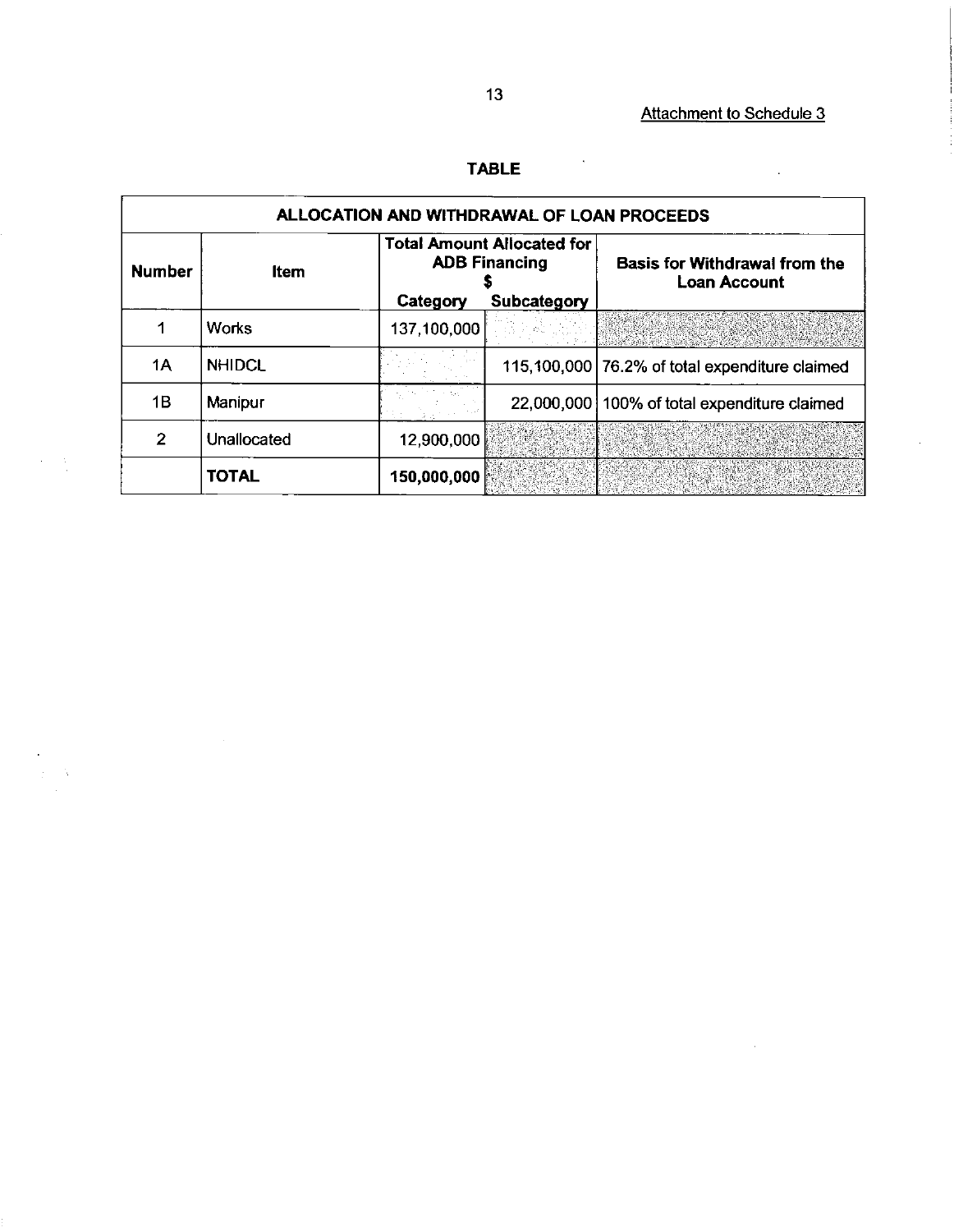# Procurement of Works

## **General**

1. The procurement of Works shall be subject to and governed by the Procurement Guidelines.

2. Except as ADB may otherwise agree, Works shall be procured only on the basis of the procurement method set forth below. This method is subject to, among other things, the detailed arrangements and threshold values set forth in the Procurement Plan. The Borrower may only modify the procurement method with the prior agreement of ADB, and modifications must be set out in updates to the Procurement Plan.

3. All terms used in this Schedule and not otherwise defined in this Loan Agreement have the meanings provided in the Procurement Guidelines.

#### **Works**

À

4. Works shall be procured on the basis of International Competitive Bidding.

# Conditions for Award of Contract

5. The Borrower shall ensure, or cause each Project Executing Agency to ensure, that no Works contract is awarded for a Subproject which involves environmental impacts until the relevant Project Executing Agency has incorporated the relevant provisions from the EMP into the Works contract.

6. The Borrower shall ensure, or cause each Project Executing Agency to ensure, that no Works contract is awarded for a Subproject which involves involuntary resettlement impacts until the relevant Project Executing Agency has prepared and submitted to ADB the final RP for such Subproject based on the Subproject's detailed design, and obtained ADB's clearance of such RP.

7. The Borrower shall ensure, or cause each Project Executing Agency to ensure, that no Works contract is awarded for a Subproject which involves impacts on indigenous peoples until the relevant Project Executing Agency has prepared and submitted to ADB the final IPP and obtained ADB's clearance of such IPP.

8. The Borrower shall ensure, or cause each Project Executing Agency to ensure, that no commencement of Works is allowed under any Works contract under any Subproject which involves environmental impacts and requires environmental clearances, until the relevant Project Executing Agency has obtained the final approval of (a) the IEE from ADB; and (b) environmental clearance from the Environment Authority applicable to the relevant Project Executing Agency.

# Industrial or Intellectual Property Riqhts

9. (a) The Borrower shall ensure or cause each Project Executing Agency to ensure that all Works procured (including without limitation all computer hardware, software and systems, whether separately procured or incorporated within other goods and services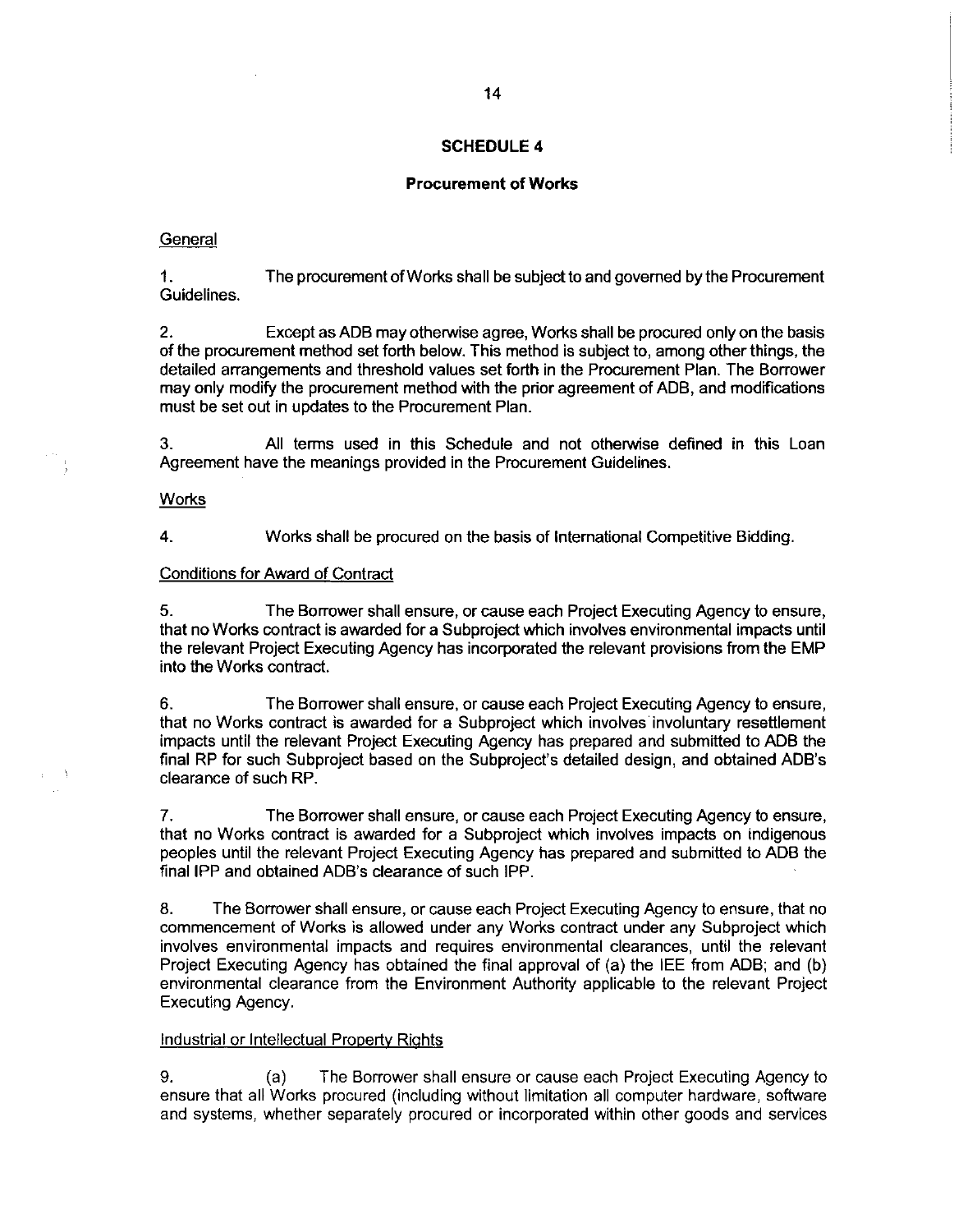procured) do not violate or infringe any industrial property or intellectual property right or claim of any third party.

(b) The Borrower shall ensure or cause each Project Executing Agency to ensure that all contracts for the procurement of Works contain appropriate representations, warranties and, if appropriate, indemnities from the contractor or supplier with respect to the matters referred to in subparagraph(a) of this paragraph.

## ADB's Review of Procurement Decisions

10. Contracts procured underinternational competitive bidding procedures shall be subject to prior review by ADB, unless otherwise agreed between the Borrower, relevant Project Executing Agency, and ADB and set forth in the Procurement Plan.

 $\sim$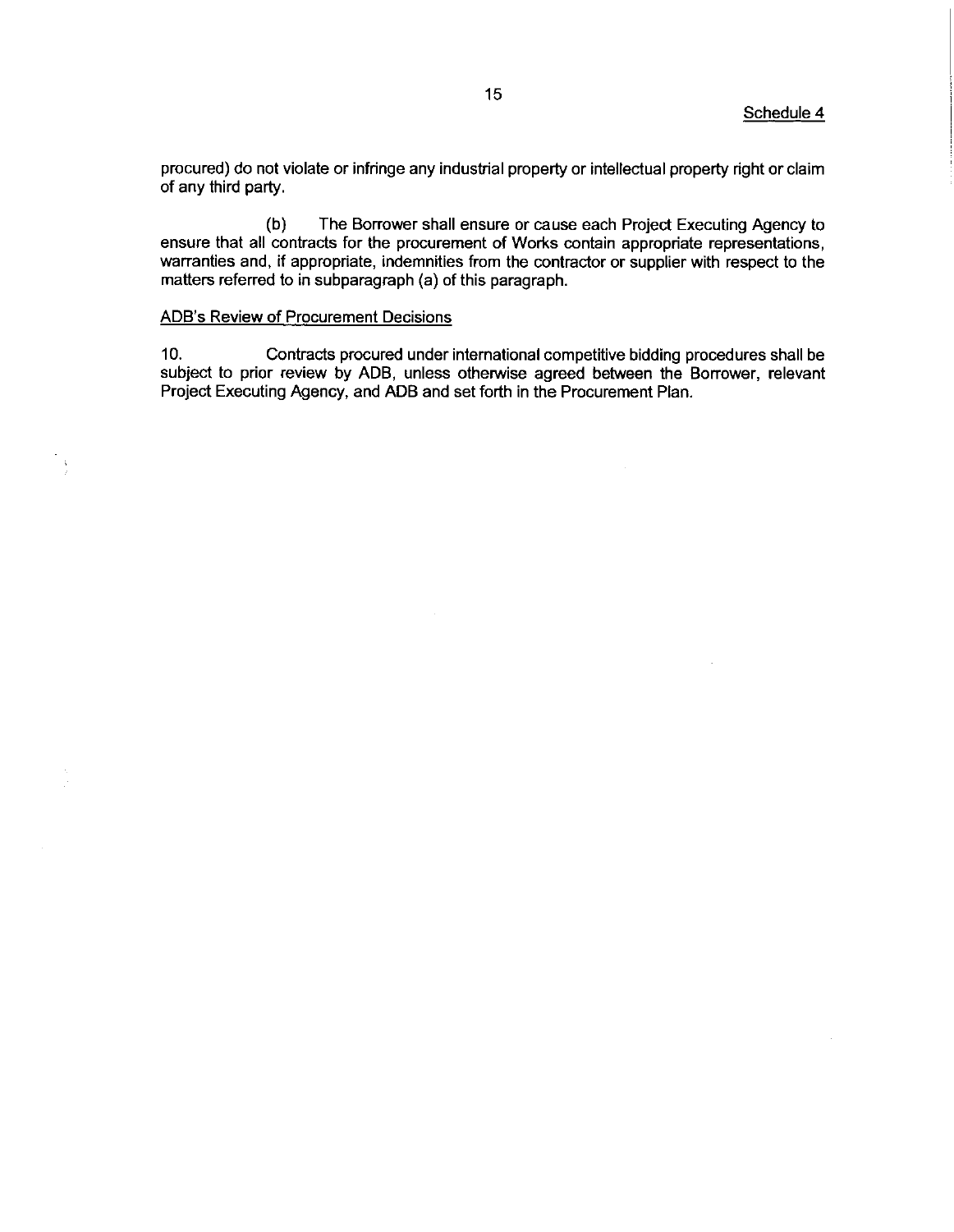## Execution of Project

#### Implementation Arranqements

1. The Borrower shall ensure and cause each Project ExecutingAgency to ensure that the Project is implemented in accordance with the detailed arrangements setforth in the FAM. Any subsequent change to the FAM shall become effective only after approval of such change by the Borrower, the relevant Project Executing Agency and ADB. In the event of any discrepancy between the FAM and this Loan Agreement, the provisions of this Loan Agreement shall prevail. The Borrower shall cause each Project Executing Agency to undertake all activities as included in this Loan Agreement.

2. The Borrower shall ensure or cause each Project Executing Agency to ensure that the PIUs employ sufficient staff for the duration of the Project with adequate and relevant expertise. The Borrower shall ensure or cause each Project Executing Agency to keep the PIUs equipped with the necessary office space, facilities, equipment and support staff, and cover the costs of social impact mitigation, utility relocation, and road maintenance through annual budget allocations

3. The Borrower shall ensure or cause each Project Executing Agency to assist the PIUs in obtaining approvals and clearances for timely Project execution under the applicable laws and regulations of the Borrower and Manipur.

4. The Borrower shall ensure or cause each Project Executing Agency to ensure that towards smooth implementation of the Project, grievances if any from stakeholders relating to any Subproject implementation or use of funds under the Project are addressed effectively and efficiently.

# Counterpart Support

5. The Borrower shall ensure or cause each Project Executing Agency to provide, as necessary, respective counterpart staff, land, facilities, and counterpart funding required for timely and effective implementation of the Project including, without limitation, any funds required (a) to meet any shortfall between cost and revenues for the operation and maintenance of the facilities created or rehabilitated under the Prolect; (b) to mitigate unforeseen environmental and social impacts; (c) to meet additional costs arising from utility relocation, design changes, price escalation in construction costs and/or unforeseen circumstances; and (d) for operations and maintenance of Project facilities during and after Subprojects' completion. The Borrower shall, and shall cause the relevant Project Executing Agency to, make the resources thus required available on an annual basis for each fiscal year.

6. The Borrower shall ensure or cause each Project Executing Agency to ensure that the implementation support consultants engaged by the Project Executing Agencies continue to assist with the implementation of the provisions of the EARF, IEE, IPPF, RF, and the EMPs, IPPs and RPs for all Subprojects.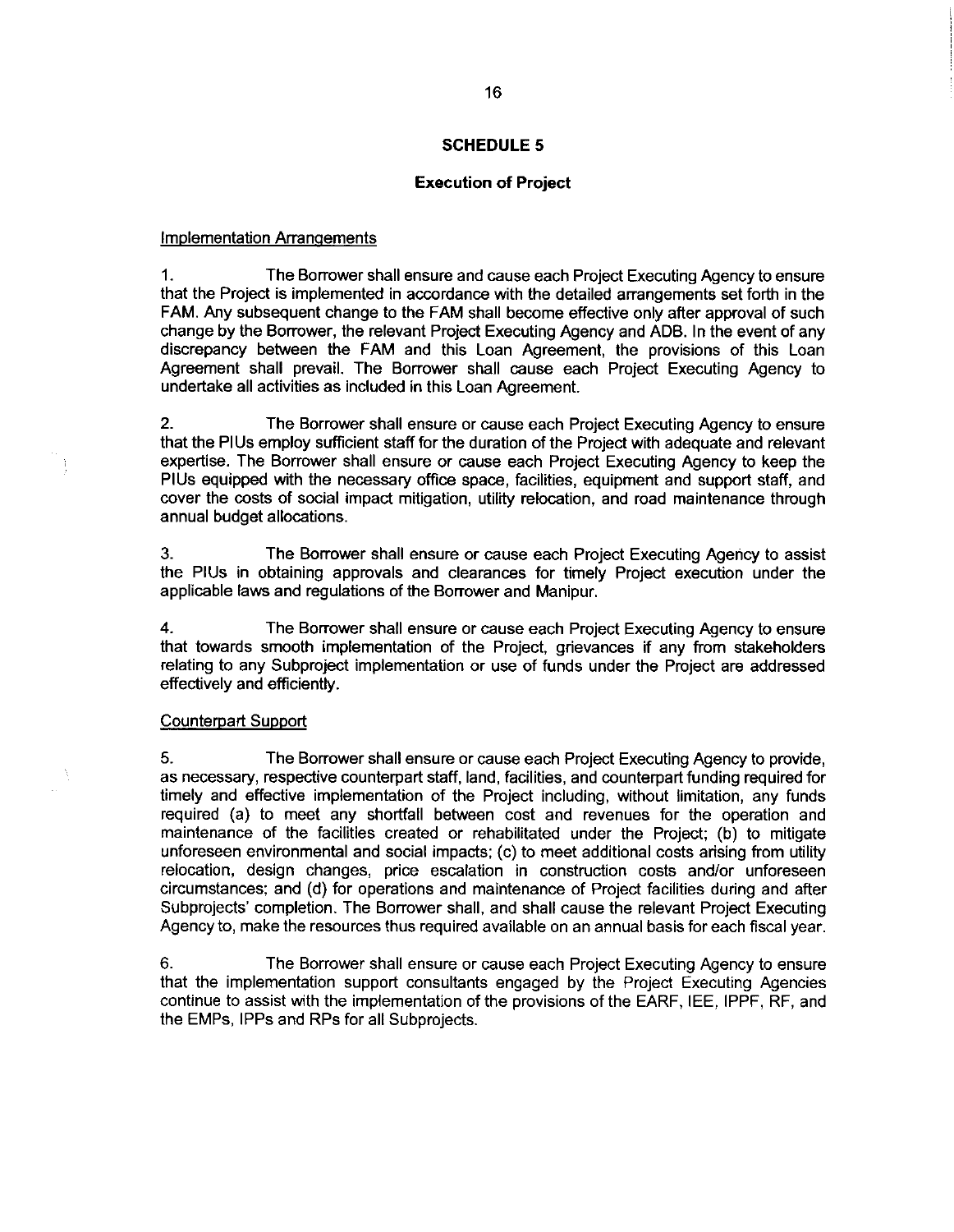#### Project Implementation Units

7. The Borrower shall ensure or cause each Project Executing Agency to ensure that the PIUs implement the Subprojects and carry out necessary coordination with the concerned departments in Manipur to ensure the smooth implementation of the Subprojects.

#### Subprojects Selection Criteria and Approval Process

8. The Borrower shall ensure or cause each Project Executing Agency to ensure that all Subprojects meet and are implemented, to the satisfaction of ADB, in accordance with the provisions and conditions stipulated in the FFA and FAM and in accordance with all applicable ADB policies and guidelines.

#### Road Maintenance

9. The Borrower shall ensure or cause each Project Executing Agency, as appropriate, to (a) ensure that 5-year performance-based maintenance is undertaken; and (b) provide adequate and timely funding for that purpose.

10. The Borrower shall ensure or cause each Project Executing Agency to ensure further maintenance of roads after completion of the initial 5-year maintenance period.

#### Road Safety

11. The Borrower shall ensure or cause each Project Executing Agency ensure that road safety audits are undertaken, accompanied by road safety awareness sessions in the Subproject design process, during construction, and on existing roads and shall ensure that recommendations of the road safety audits are reviewed and promptly incorporated in the design and implemented on existing roads, as appropriate.

## Environment

12. The Borrower shall ensure, or cause the relevant Project Executing Agency to ensure, that the preparation, design, construction, implementation, operation and decommissioning of each Subproject complies with (a) all applicable laws and regulations of the Borrower to the relevant Project Executing Agency relating to environment, health, and safety; (b) the Environmental Safeguards; (c) the EARF; and (d) all measures and requirements set forth in the relevant IEE and EMP, and any corrective or preventative actions with respect to environment set forth in a Safeguards Monitoring Report.

13. The Borrower shall ensure, or cause the relevant Project Executing Agency to ensure, that Subprojects not included in the EMP cannot proceed until an EMP covering them and prepared in accordance with the EARF and SPS has been publicly disclosed for 120 days.

#### Land Acquisition and Involuntary Resettlement

'14. The Borrower shall ensure, or cause the relevant Project Executing Agency to ensure, that all land and all rights-of-way required for each Subproject, and all Subproject facilities are made available to the Works contractor in accordance with the schedule agreed under the related Works contract and all land acquisition and resettlement activities are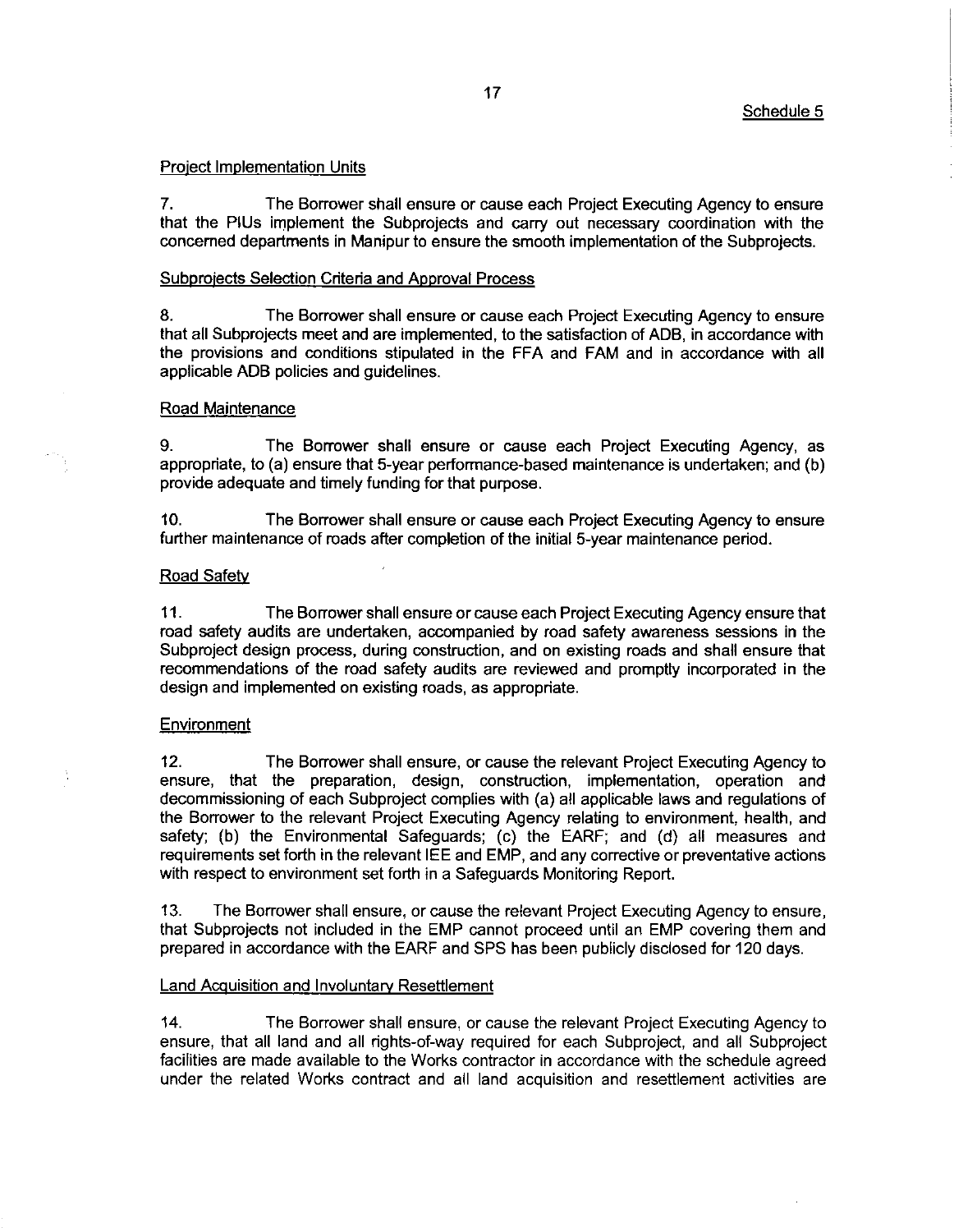implemented in compliance with  $(a)$  all applicable laws and regulations of the Borrower to the relevant Project Executing Agency relating to land acquisition and involuntary resettlement; (b) the Involuntary Resettlement Safeguards;(c) the RF; and (d) all measures and requirements set forth in the respective RP, and any corrective or preventive actions with respect to land acquisition and involuntary resettlement setforth in a Safeguards Monitoring Report.

15. Without limiting the application of the Involuntary Resettlement Safeguards, the RF or the RP, the Borrower shall ensure, or cause the Project Executing Agencies to ensure, that no physical or economic displacement takes place in connection with any Subproject until:

- (a) compensation and other entitlements have been provided to affected people in accordance with the RP; and
- (b) a comprehensive income and livelihood restoration program has been established in accordance with the RP.

## Indiqenous Peoples

16. In the event of any Subproject involving indigenous peoples, the Borrower shall ensure, or cause the relevant Project Executing Agency to ensure, that the preparation, design, construction, implementation and operation of each Subproject and all Subproject facilities comply with (a) all applicable laws and regulations of the Borrower to the relevant Project Executing Agency relating to indigenous peoples;(b) the Indigenous Peoples Safeguards;(c) the IPPF; and (d) all measures and requirements set forth in the respective IPP or incorporated in the RP, and any corrective or preventive actions setforth in a Safeguards Monitoring Report.

## Labor Standards, Health and Safety

47. The Borrower shall ensure or cause each Project Executing Agency to ensure that Works contracts follow all applicable labor laws of the Borrower to the relevant Prolect Executing Agency, and that these further include provisions to the effect that contractors (a) (i) carry out HIV/AIDS awareness programs for labor and disseminate information at worksites on risks of sexually transmitted diseases and HIV/AIDS as part of health and safety measures to those employed during construction; and in Project influenced areas (ii) follow and implement all statutory provisions on labor (including not employing or using children as labor; equal pay for equal work) health, safety, welfare, sanitation, and working conditions, and (b) encourage increased employment of women and local poor and disadvantaged persons for construction purposes, provided that the requirements for efficiency are adequately met. Such contracts shall include clauses for termination in case of any breach of the stated provisions by the contractors.

#### Gender and Development

18. The Borrower shall ensure, or cause the Project Executing Agencies to ensure, that the principles of gender equality aimed at increasing Project benefits and impact on women in the Project area are followed during implementation of the Project. These include (a) equal pay to men and women for work of equal value; (b) enabling working conditions for women workers; and (c) taking necessary actions to encourage women living in the Project area to participate in the design and implementation of Prolect activities.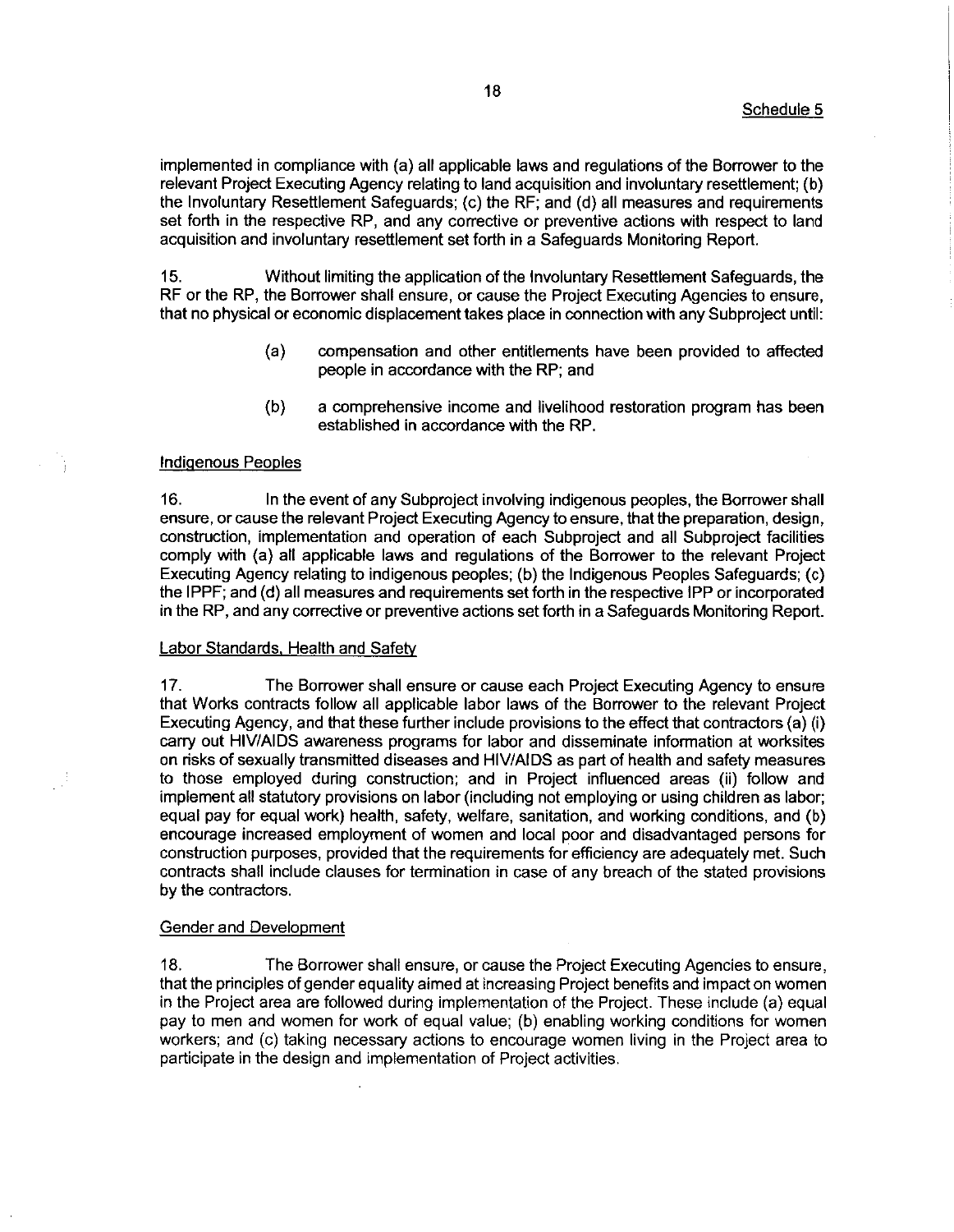## Human and Financial Resources to Implement Safequards Requirements

19. The Borrower shall ensure, or cause each Project Executing Agency to ensure, that all necessary budgetary and human resources are made available to fully implement the EMPs, IPPs and RPs.

20. The Borrower shall ensure or cause each Project ExecutingAgency to ensure that at least one expert each is designated to supervise implementation of the EMPs, IPPs and RPs.

## Biddinq Documents and Execution of Civil Works Contracts

Ì

21. The Borrower shall ensure, or cause each Project Executing Agency to ensure, that all bidding documents and contractsfor Works contain provisions that require contractors to:

- (a) comply with the measures and requirements relevant to the contractor set forth in the applicable IEE, EMP, RP and IPP (to the extent they concern impacts on affected people during construction), and any corrective or preventative actions set out in a Safeguards Monitoring Report;
- (b) make available a budget for all such environmental and social measures;
- (C) provide the relevant Project Executing Agency with a written notice of any unanticipated environmental, resettlement of indigenous peoples risks or impacts that arise during construction, implementation or operation of the Project that were not considered in the applicable IEE, EMP, RP or IPP;
- (d) adequately record the condition of roads, agricultural land and other infrastructure prior to starting to transport materials and construction; and
- (e) fully reinstate pathways, other local infrastructure, and agricultural land to at least their pre-project condition upon the completion of construction

22. Subject to compliance with the requirements of the EARF, IPPF and RF, the Borrower ensure or cause each Project Executing Agency to ensure to (a) include a standard EMP, RP and IPP into the bidding documents; and (b) prepare and provide with the detailed project report a Subproject specific EMP, RP and IPP to enable the contractor to estimate and include the cost required for implementing the EMP, RP and IPP in its bid.

23. The Borrower shall ensure, or cause each Project Executing Agency to ensure, that any changes to the land alignment or any environmental or social impacts arising following or during the preparation of detailed designs of related Subproject roads or during implementation shall be subject to prior approval by ADB or related Project Executing Agency, as the case may be, in accordance with the Subproject selection criteria.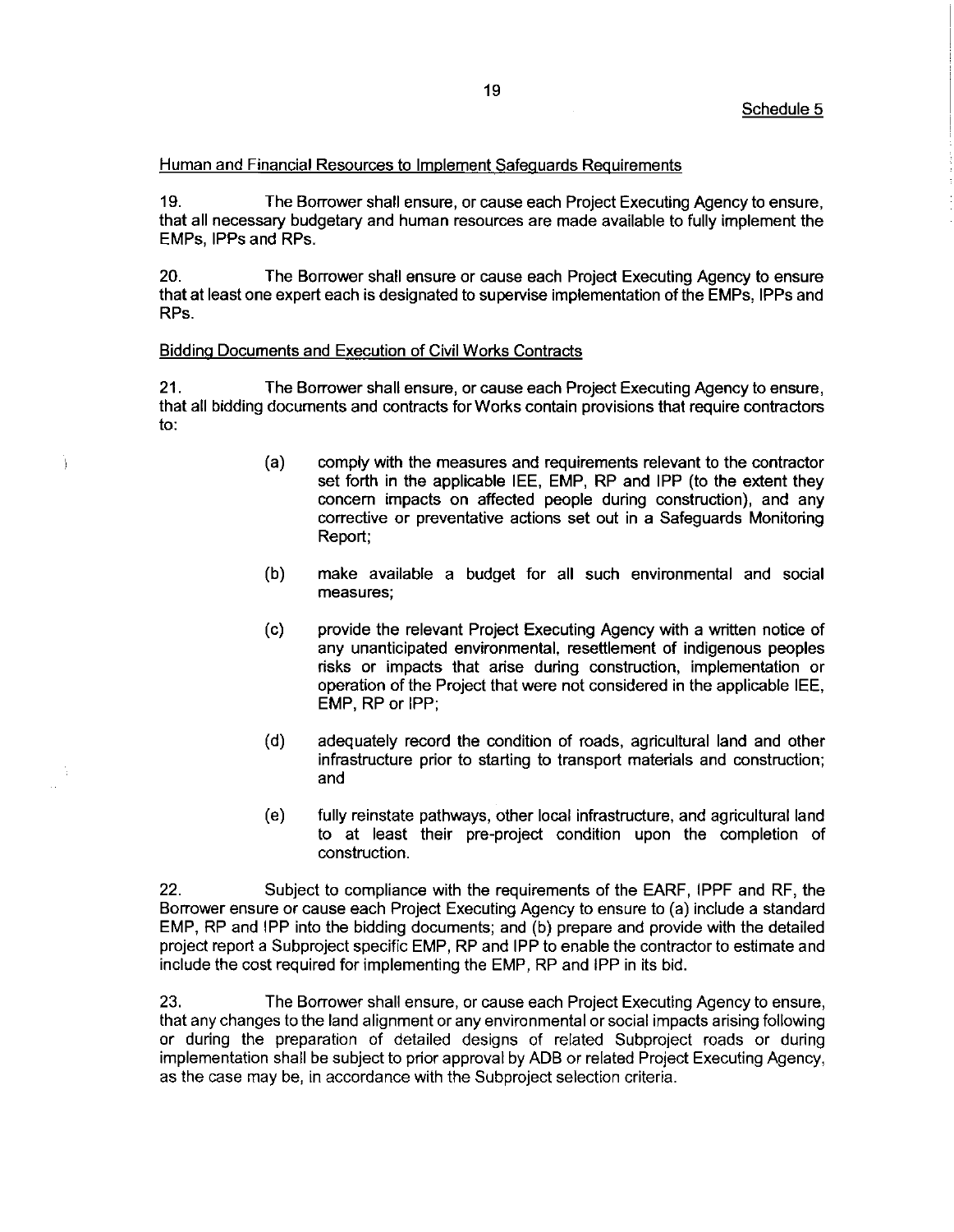### Safequards Monitorinq and Reportinq

24. The Borrower shall ensure, or cause each Project Executing Agency to ensure, the following:

- (a) submit semi-annual Safeguards Monitoring Reports to ADB and disclose relevant information from such reports to affected persons promptly upon submission;
- (b) if any unanticipated environmental and/or social risks and impacts arise during construction, implementation or operation of the Project that were not considered in the applicable IEE, EMP, RP and IPP as applicable, promptly inform ADB of the occurrence of such risks or impacts, with detailed description of the event and proposed corrective action plan;
- (c) no later than 3 months from the commencement of RP implementation of the first Subproject, engage qualified and experienced external experts or qualified non-governmental organizations under a selection process and terms of reference acceptable to ADB, to verify information produced through the project monitoring process for resettlement, environment and indigenous peoples (if any), and facilitate the carrying out of any verification activities by such external experts; and
- (d) report any breach of compliance with the measures and requirements set forth in the applicable IEE, EMP, RP and IPP promptly after becoming aware of the breach.

# Prohibited List of Investments

25. The Borrower shall ensure, or cause each Project Executing Agency to ensure, that no proceeds of the Loan are used to finance any activity included in the list of prohibited investment activities provided in Appendix 5 of the SPS.

## Communication and Participation

26. The Borrower shall ensure or cause each Project Executing Agency to ensure that the Project is undertaken in conformity with the communication strategy as agreed between ADB, the Borrower and the Project Executing Agencies and referred in the FAM.

## Governance and Anticorruption

27. The Borrower shall ensure and cause each Project Executing Agency to ensure that it shall (a) comply with ADB's Anticorruption Policy (1998, as amended to date); (b) ensure that the anticorruption provisions acceptable to ADB, the Borrower and the Project Executing Agency are included in all bidding documents and contracts financed by ADB in connection with the Project, including provisions specifying the right of ADB to review and examine the records and accounts of the State and the Project Executing Agency and all contractors, suppliers, consultants and other service providers as they relate to the Subprojects and the Project, and as included in the FAM; (c) allow and assist ADB's representatives to carry out random spot checks on the work in progress and utilization of funds for the Project; (d)